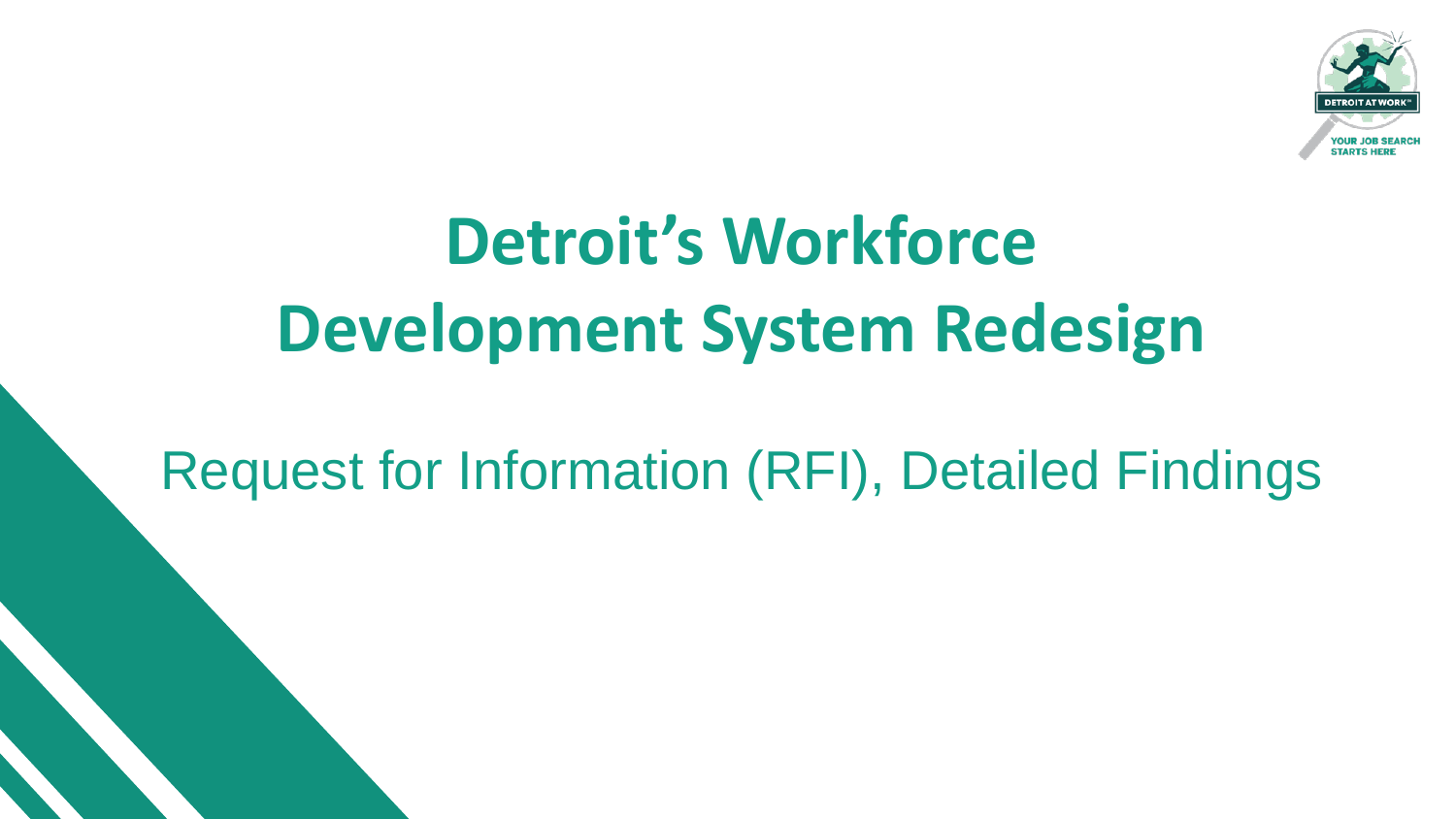

## **About the Request for Information (RFI)**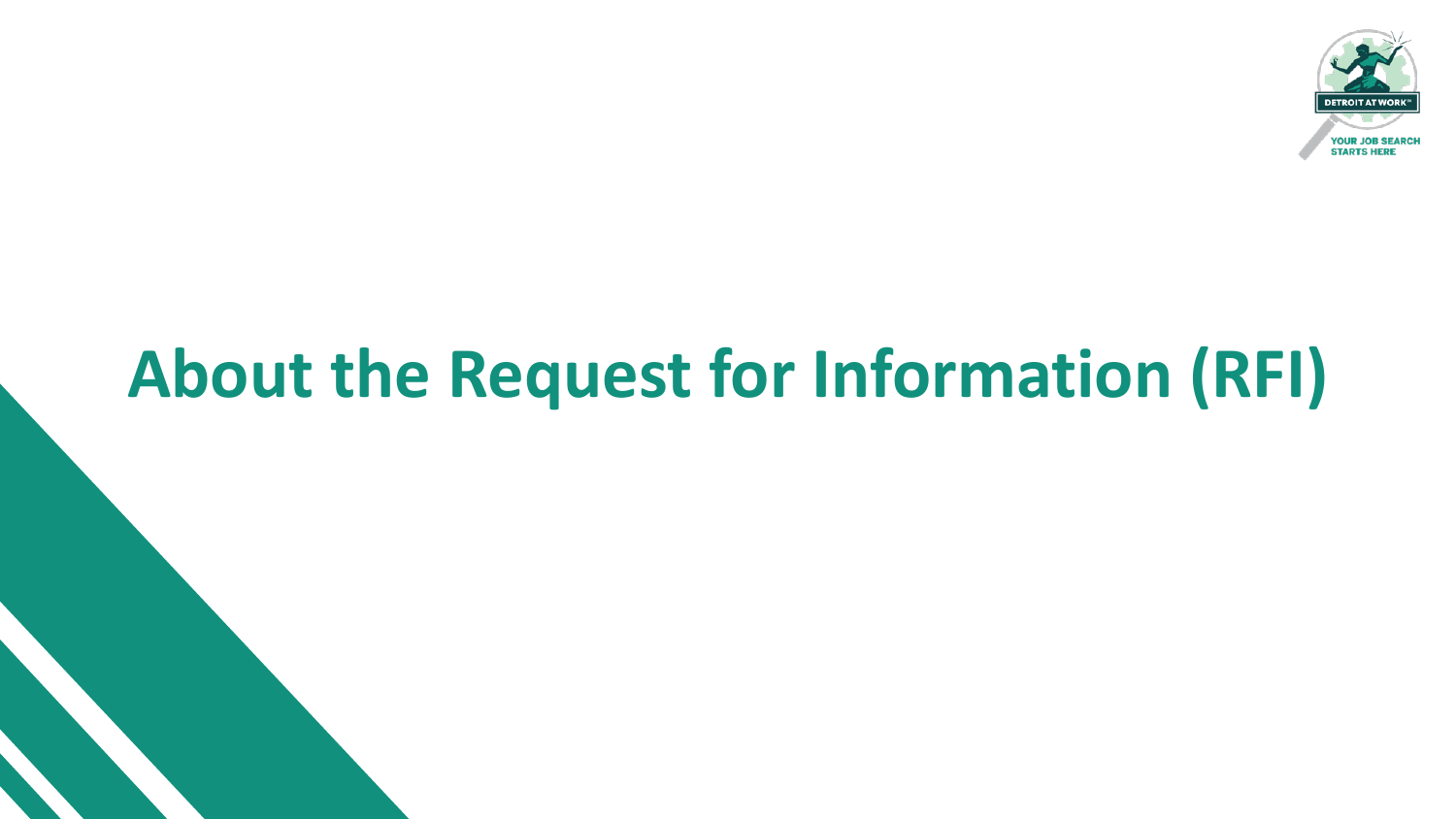## RFI Summary

In February of 2018, the MOWD and DESC engaged the Corporation for a Skilled Workforce to assist in developing and issuing a Request for Information (RFI) to organizations receiving public or private workforce funding, in order to identify the assets and challenges of local workforce organizations and to solicit feedback on design ideas. This stakeholder feedback initiative was an important step in assessing the workforce development assets and gaps as well as defining priorities for the System Redesign.

#### **Overview of Data Collection Elements**

- Assessed agreement on potential design ideas
- Gathered feedback on the overall system
- Collected information on organization size and budgets
- Assembled data tied to services and occupational training
- Conducted data collection on employer engagement





A Michigan Works! Agency



**100 RECIPIENTS** 

**60% RESPONSE RATE**

**48 QUESTIONS**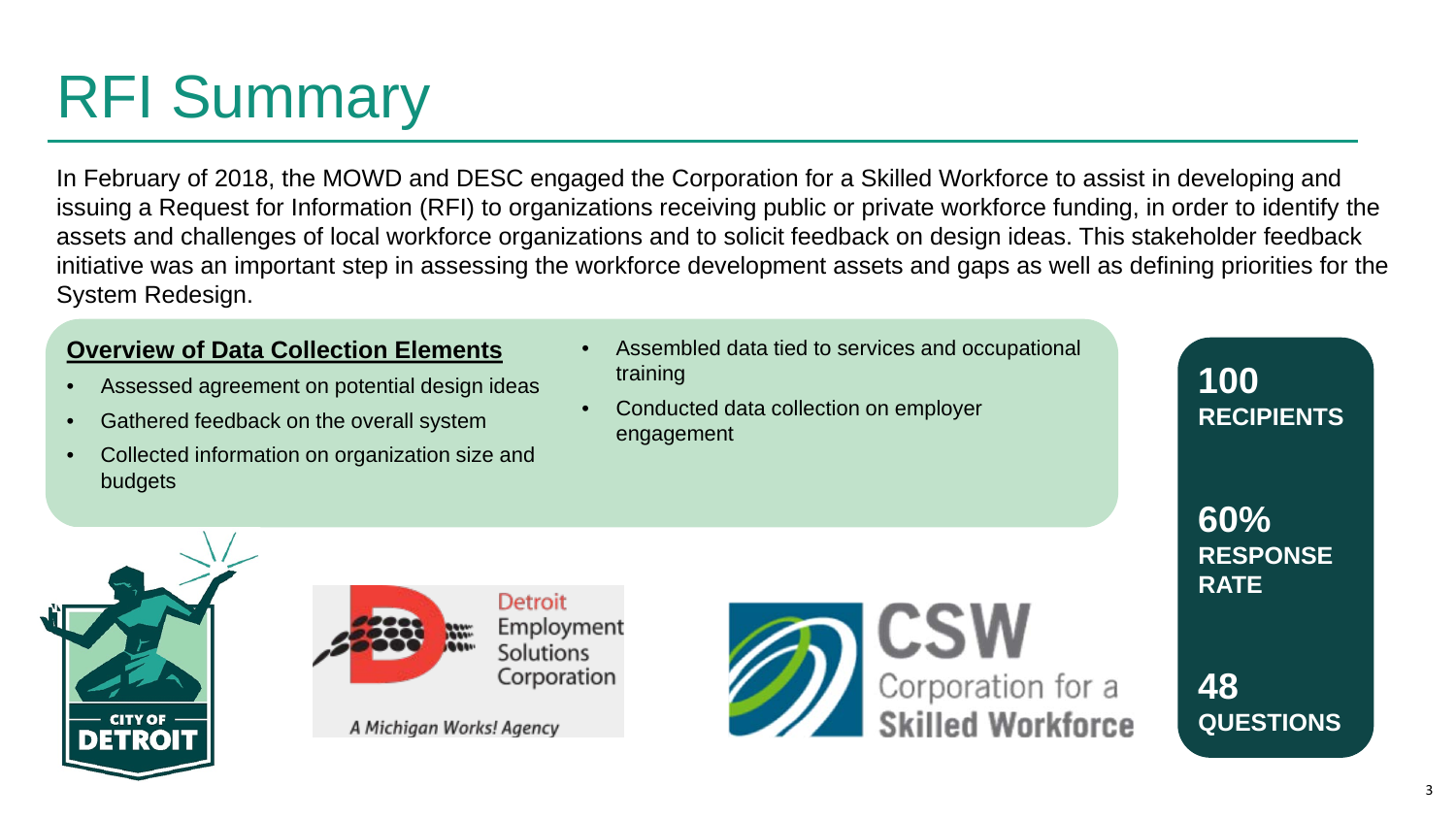## RFI Respondents

The following stakeholders responded to the RFI.

| 60%<br><b>RESPONSE</b><br><b>RATE</b> |
|---------------------------------------|
| 48<br><b>QUESTIONS</b>                |

- Abbott & Associates Financial Services, LLC.
- ACCESS
- Affirmations
- Alternatives For Girls
- Aress Academy
- Big Brothers Big Sisters of Metropolitan Detroit Focus: HOPE
- Black Family Development
- Build Institute
- Bureau of Services for Blind Persons
- Cambridge Computer Institute
- Career Health Studies Institute
- Central Detroit Christian CDC
- Computer Networking Center
- Connect Detroit
- Detroit Job Corps Center
- Detroit Public Schools Community District
- Detroit Rescue Mission Ministries
- Detroit Training Center
- Development Centers
- Dominican Literacy Center
- Downriver Community Conference
- DSDT
- Eastside Community Network
- EcoWorks
- Emerging Industries Training Institute, Inc.
- 
- Goodwill Industries of Greater Detroit
- Greater Horizon Training Institute
- Incite Focus
- Jackets For Jobs
- Jewish Vocational Service (JVS)
- Matrix Human Services
- MedCerts, LLC
- Mercy Education Project
- Michigan HRDI
- Midwest Careers Institute
- Neighborhood Service Organization-YouthLink •
- New Prospect Learning Lab
- Operation ABLE of Michigan
- Osborn Neighborhood Alliance
- Payne-Pulliam School
- Pro-Literacy Detroit
- Reading Works Detroit
- Restaurant Opportunities Center of Michigan
- Ross Innovative Employment Solutions Corporation
- Schoolcraft College
- SER Metro-Detroit, Jobs for Progress, Inc.
- Southwest Economic Solutions
- St. Vincent and Sarah Fisher Center
- Suburban Truck Driver Training School
- The Center for Urban Youth and Family Development
- The Greening of Detroit
- The Guidance Center
- The Resource Network
- United Way for Southeastern Michigan
- Urban Neighborhood Initiatives
- Wayne County Community College District
- Wayne Metropolitan Community Action Agency
- Winning Futures
- YMCA of Metro Detroit



\*RFI was sent to 100 organizations receiving workforce funding as identified through DESC, publicly reported IRS Form 990s, foundation websites, federal data portals, news articles and press releases.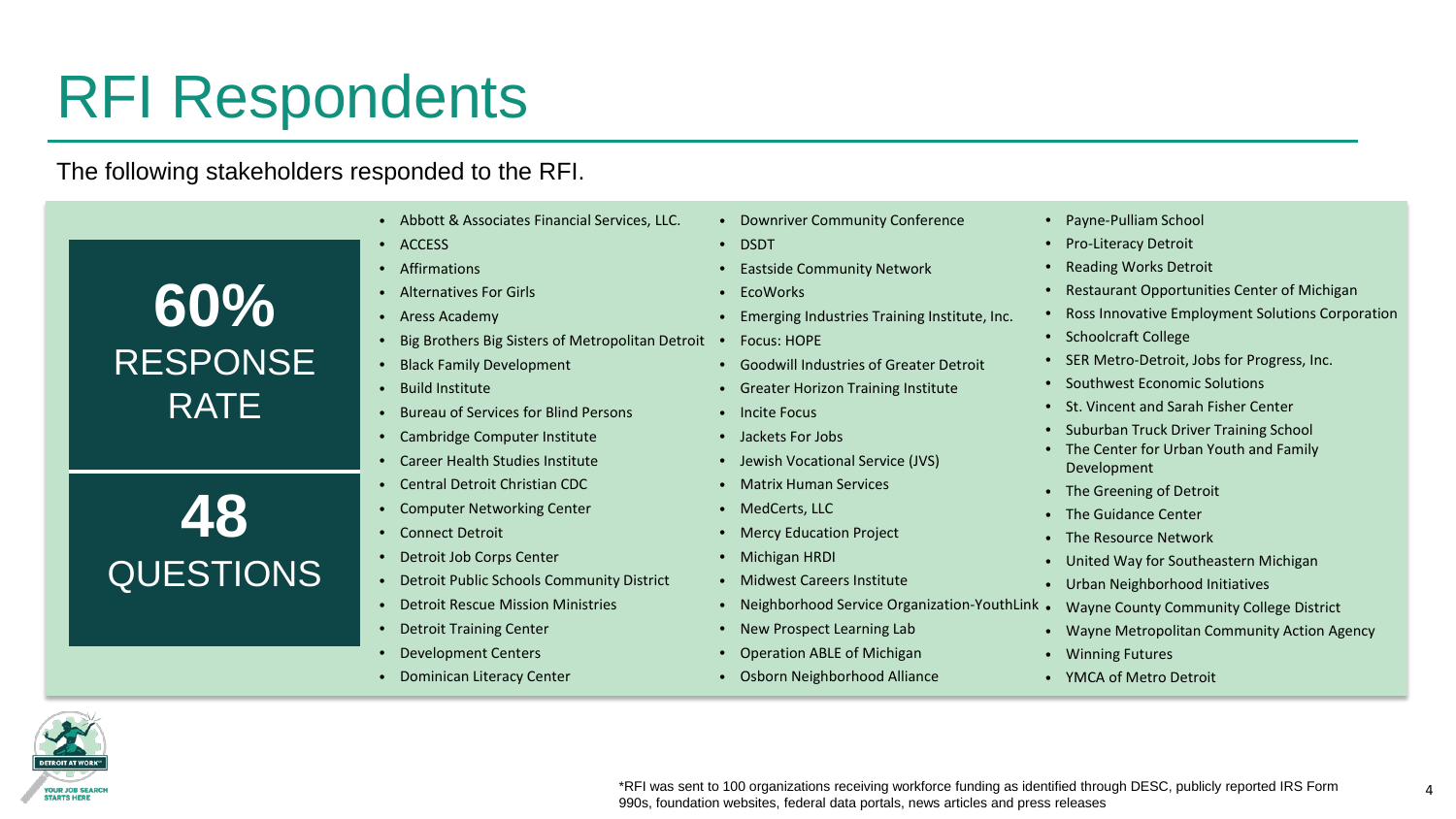

## **Organizational Information**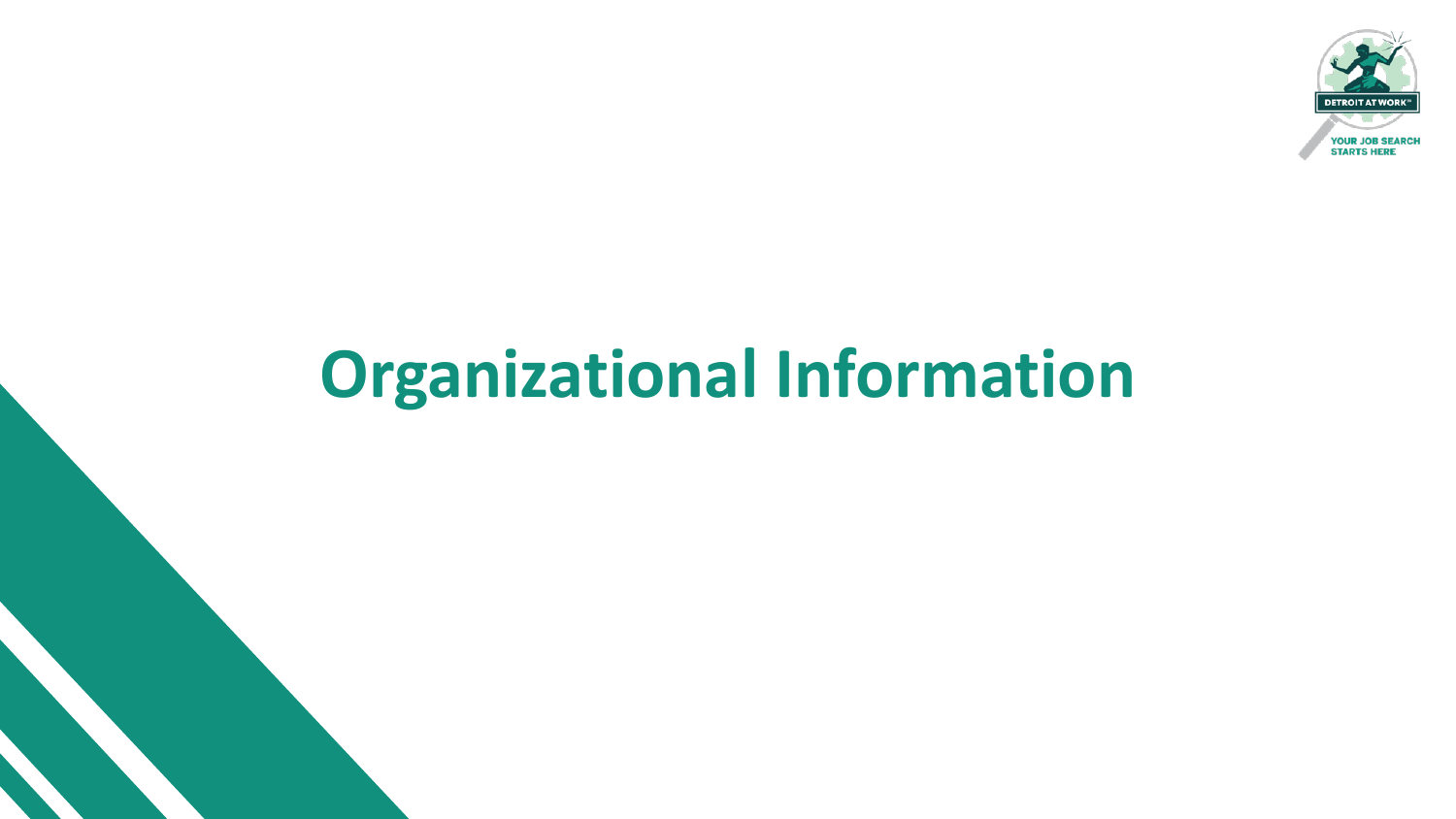## **What types of organizations responded to the RFI?**

#### **Over half of the organizations who responded are nonprofits.**

58 Organizations Responded to this Question

#### **3% 2% 7% 9% 17% 62%** Government Faith-Based Educational Institution **Other** For-Profit Nonprofit

**Organizations were asked to select their primary business. Workforce development was the most frequent response.**

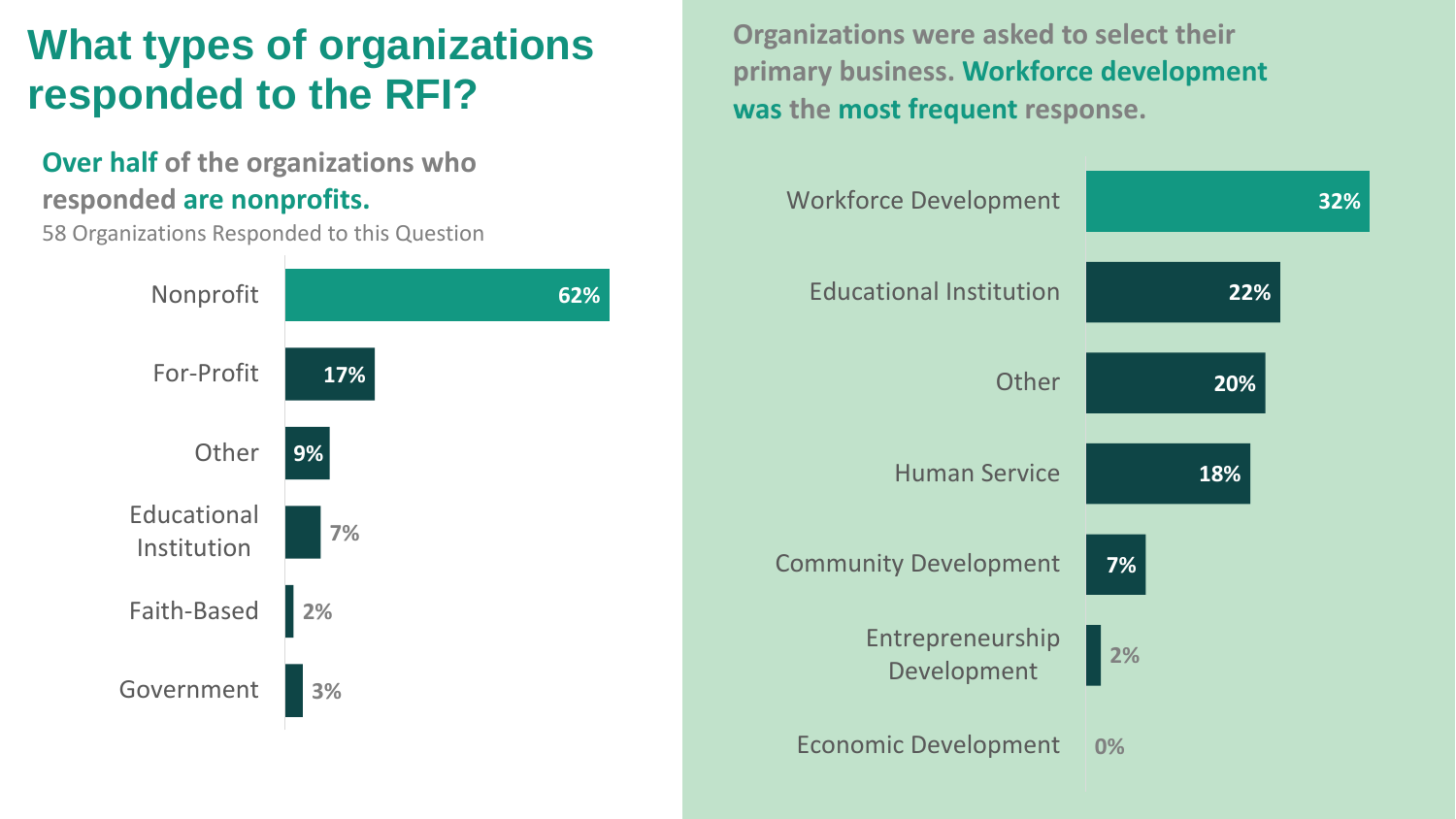### **What funding exists in the system to support services?**

**In 2018-2019, organizations were most likely to allocate 1-25% or 76-100% of their funding to workforce development services.** 

55 Organizations Responded to this Question Percentage of Funding Allocated to Workforce



#### **Most respondents' total budgets are between \$1 and \$5 million in 2018-2019.**

56 Organizations Responded to this Question

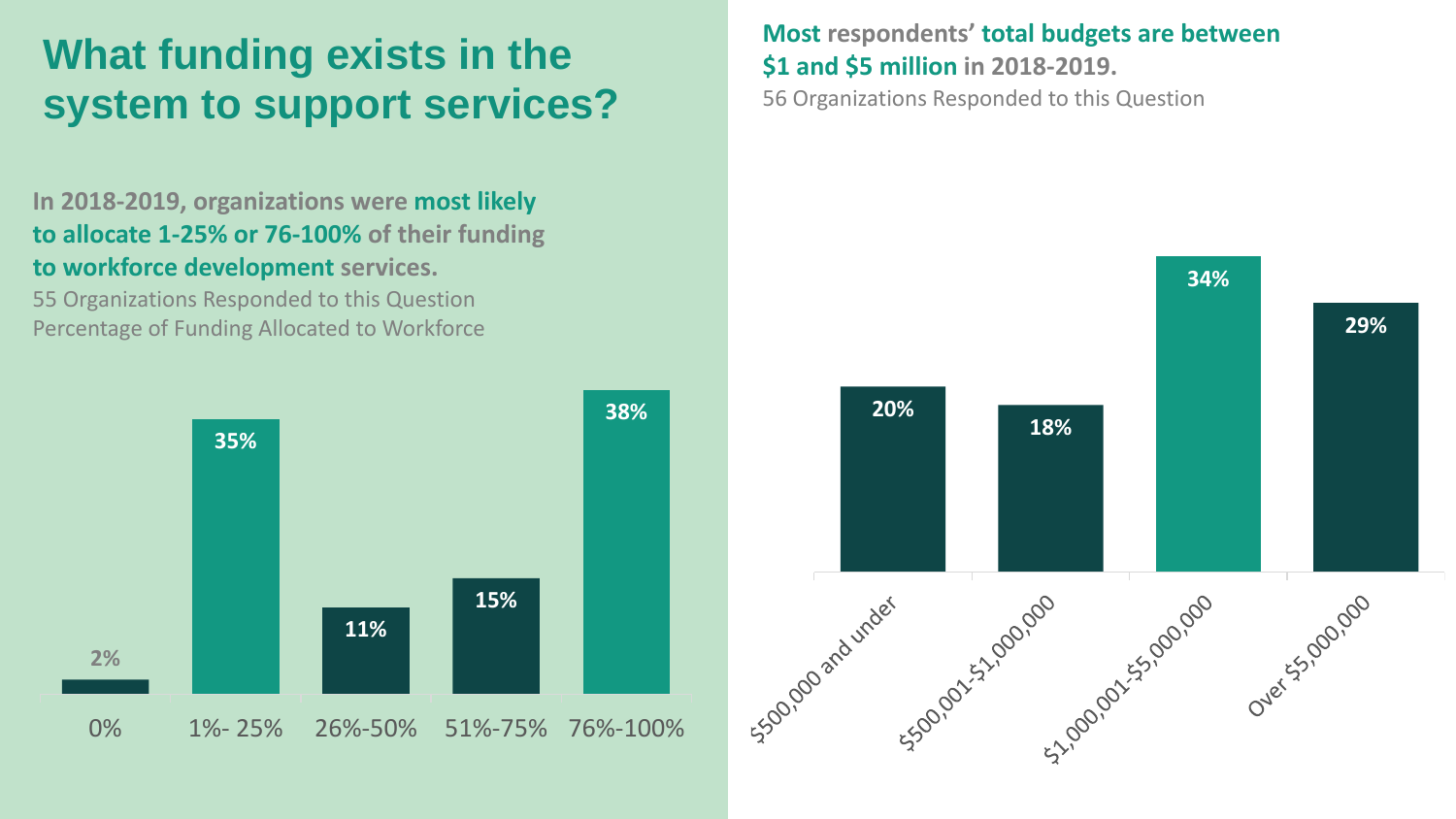**On average, public funding makes up half of the resources dedicated to supporting workforce development services.**

Average Amount per Funding Source across **Organizations** 



**Over half of organizations did not turn any participants away last year because of resources.**  39 Organizations Responded to this Question

> *For organizations able to respond, on average, 306 participants were turned away last year due to a lack of resources. For those who did turn participants away, the median number of participants was 100.*

**62%**

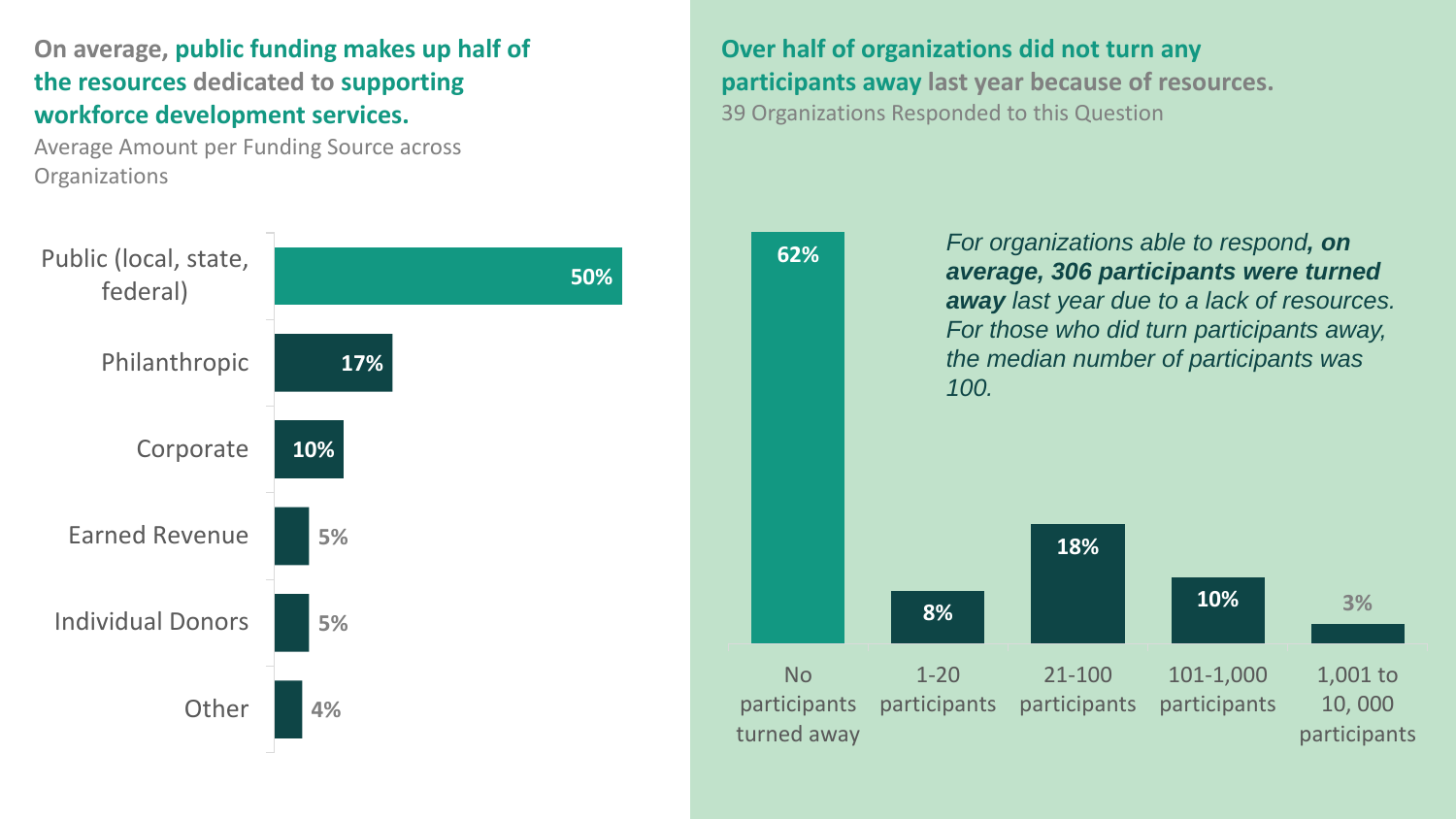## **How many staff are providing workforce services at organizations?**

#### **Almost 70% of organizations have 1-10 staff providing**

**workforce development services.**  54 Organizations Responded to this Question

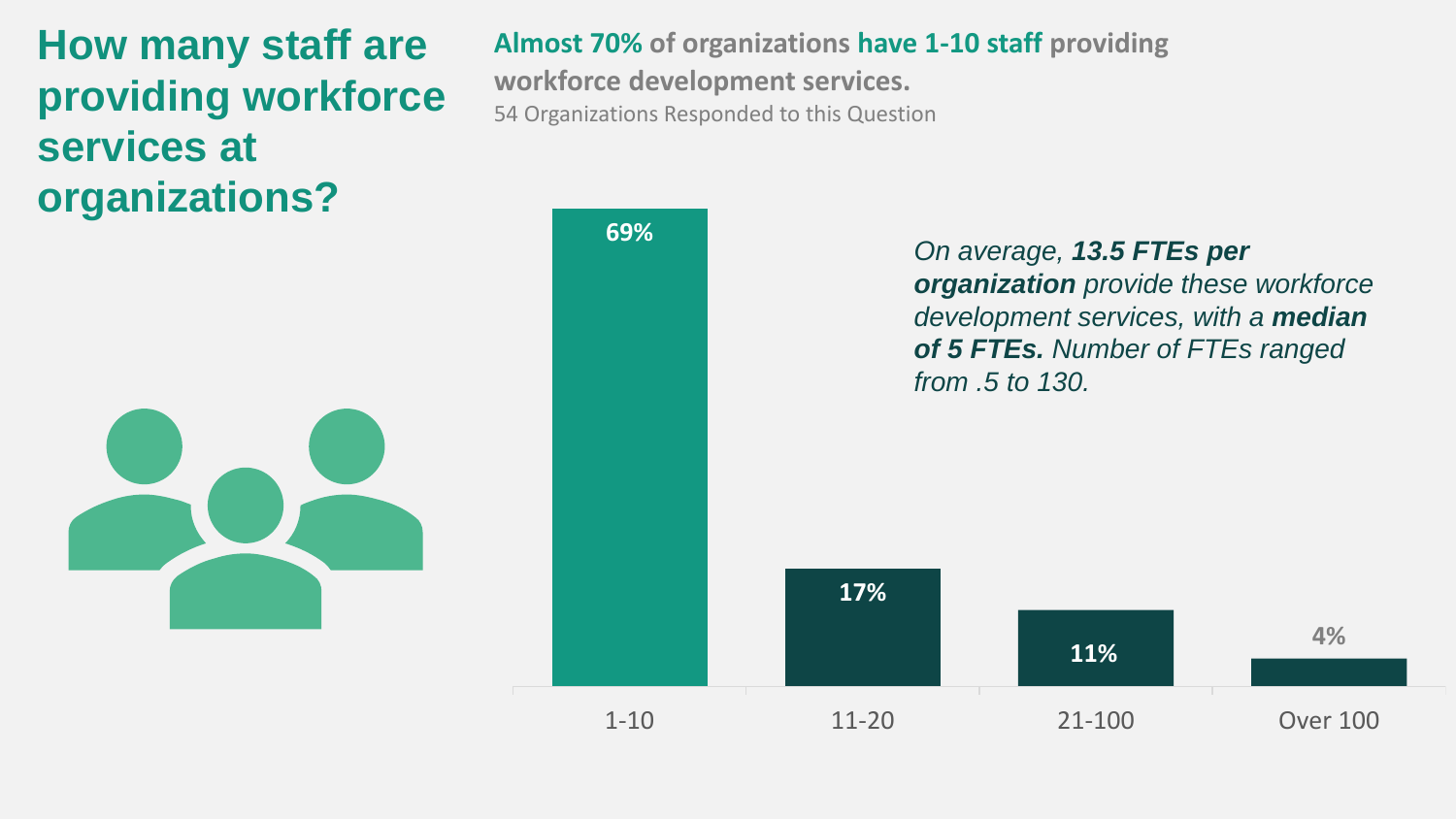

## **Workforce Development Participants**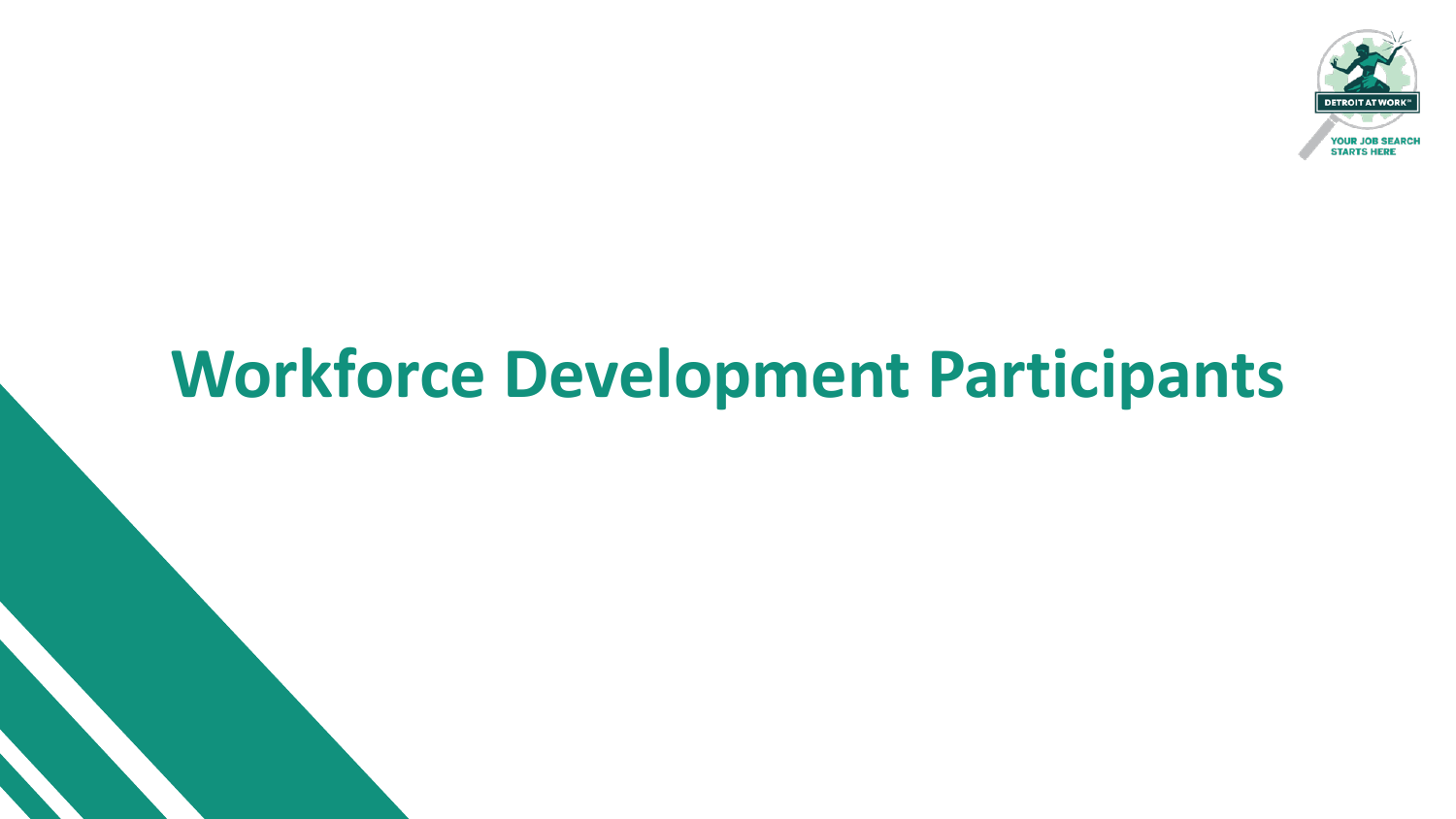**How many participants were served last year?**

**Almost 40% of organizations stated between 100-500 unduplicated individuals received their workforce development services last year (2017).** 59 Organizations Responded to this Question

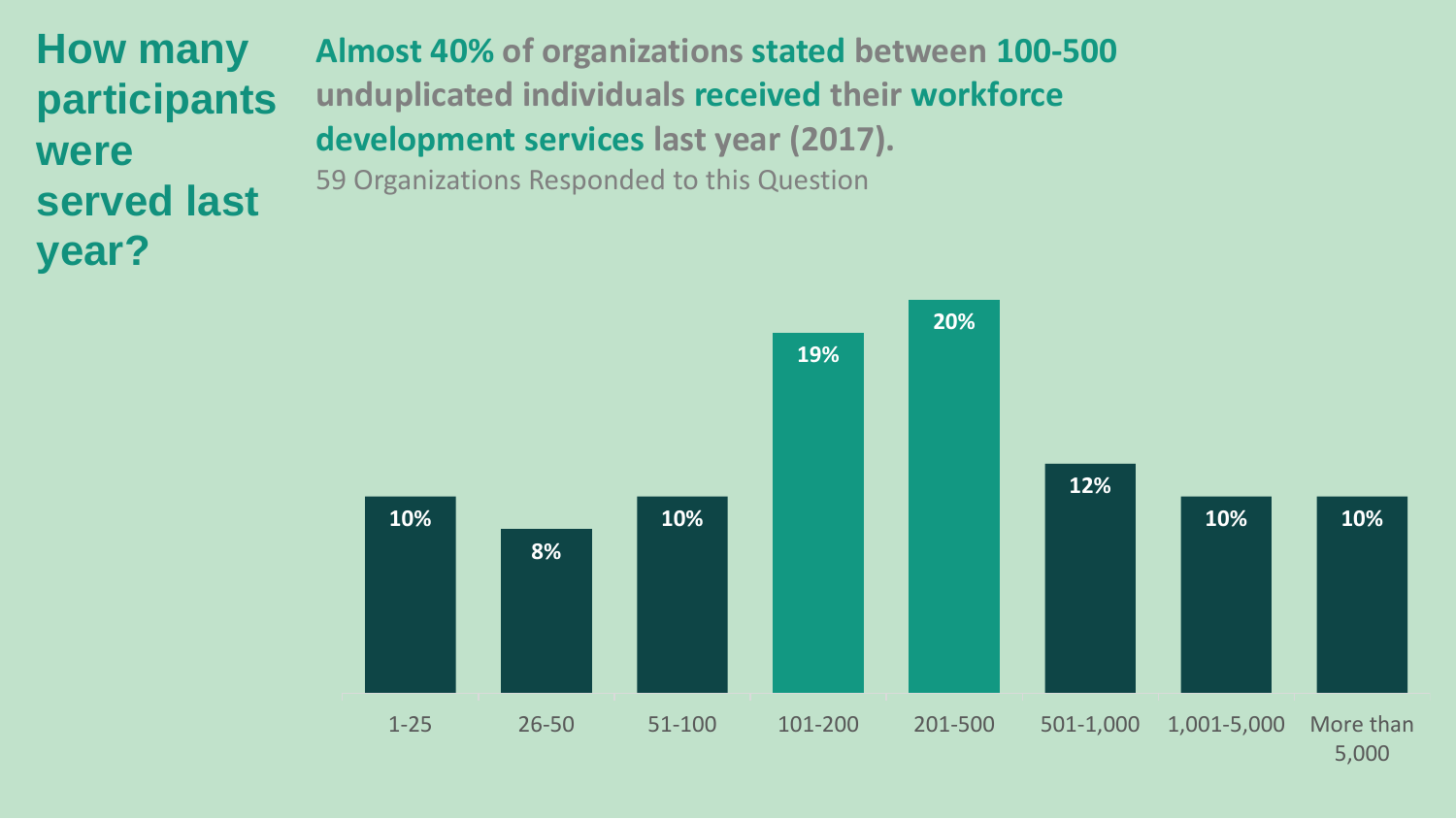## **Who is served in Detroit?**

Organizations were asked to rank populations needing prioritization in order to meet the goal of increasing financial stability. The following populations were most frequently ranked in the Top 5 (ranked highest to lowest).

- Underemployed/working poor 1
- Young adults who are out of work and school, ages 16-24 2
- Individuals not engaged in the labor force 3
- Single women with children 4
- Individuals experiencing homelessness 5

**Organizations were asked if they provide customized services for the following populations. Over half of organizations provide customized services for opportunity youth and the underemployed/working poor.** % of Organizations Offering Customized Services

| 55%        | Young adults who are out of work & school (ages 16-24) |
|------------|--------------------------------------------------------|
| 53%        | Underemployed/working poor                             |
| 48%        | Single women with children                             |
| 45%        | Individuals with a criminal or juvenile background     |
| 38%        | <b>Basic skills deficient</b>                          |
| 38%        | Persons with disabilities                              |
| 33%        | Individuals experiencing homelessness                  |
| 32%        | Households (married or single) with children under 5   |
| 30%        | Veterans                                               |
| 27%        | Pregnant young adults                                  |
| 25%        | <b>Older Adults</b>                                    |
| 22%        | Immigrants/Refugees                                    |
| 20%        | English Language Learner                               |
| <b>17%</b> | Survivors of interpersonal violence                    |
| 15%        | Active Duty Military/Reserves/National Guard           |
| 12%        | We do not provide customized services.                 |
| 10%        | Other                                                  |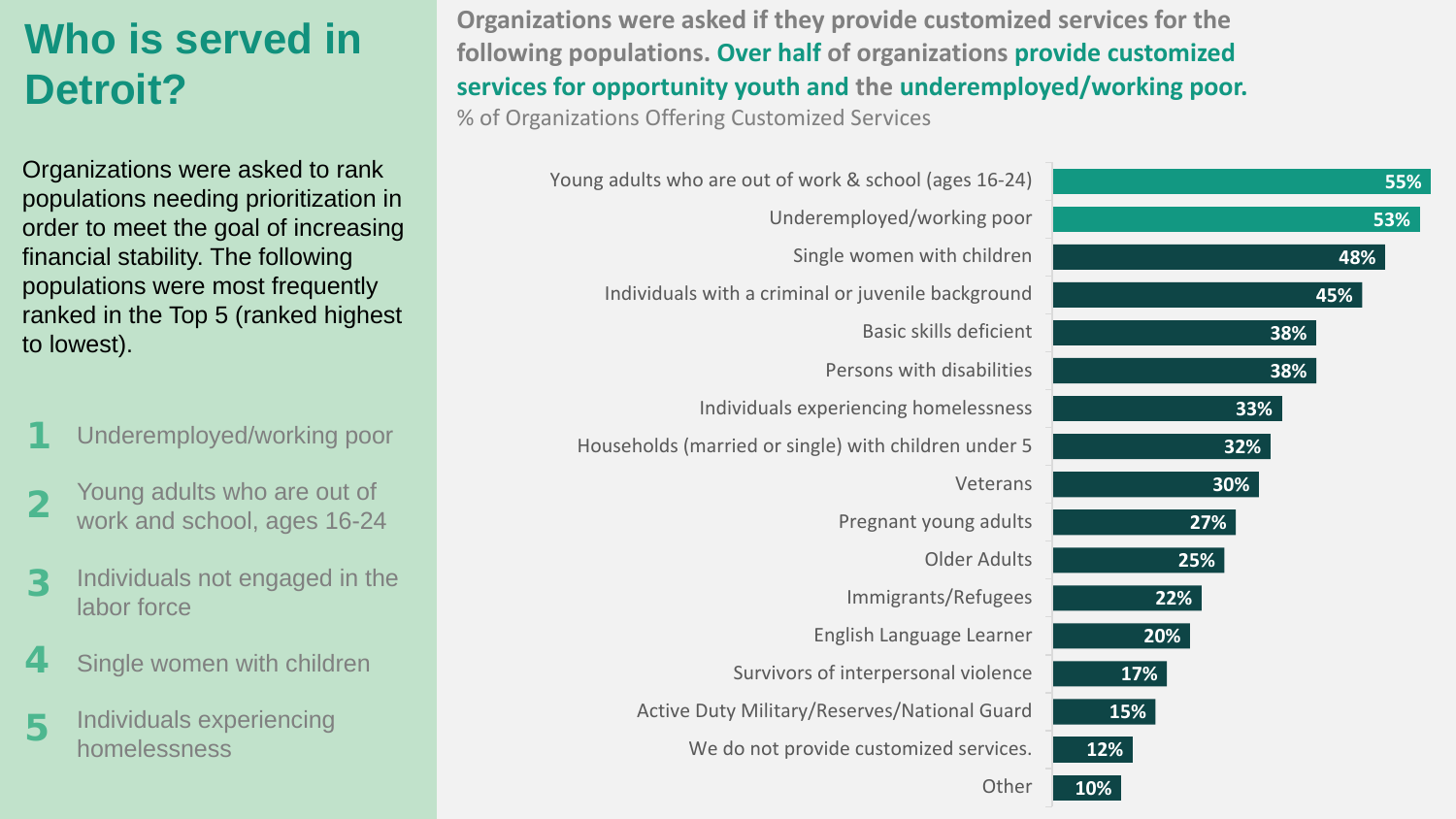## **Where do Detroit workforce development participants live?**

**Most organizations' (73%) participants are made up of over 70% Detroiters.** 53 Organizations Responded to this Question

**6% 8% 13% 30% 43%** 1-20% **Detroiters** 21-50% **Detroiters** 51-70% **Detroiters** 71-90% **Detroiters** 91-100% **Detroiters**  **Over half of organizations stated that their participants come from all over the city rather than a specific area.**

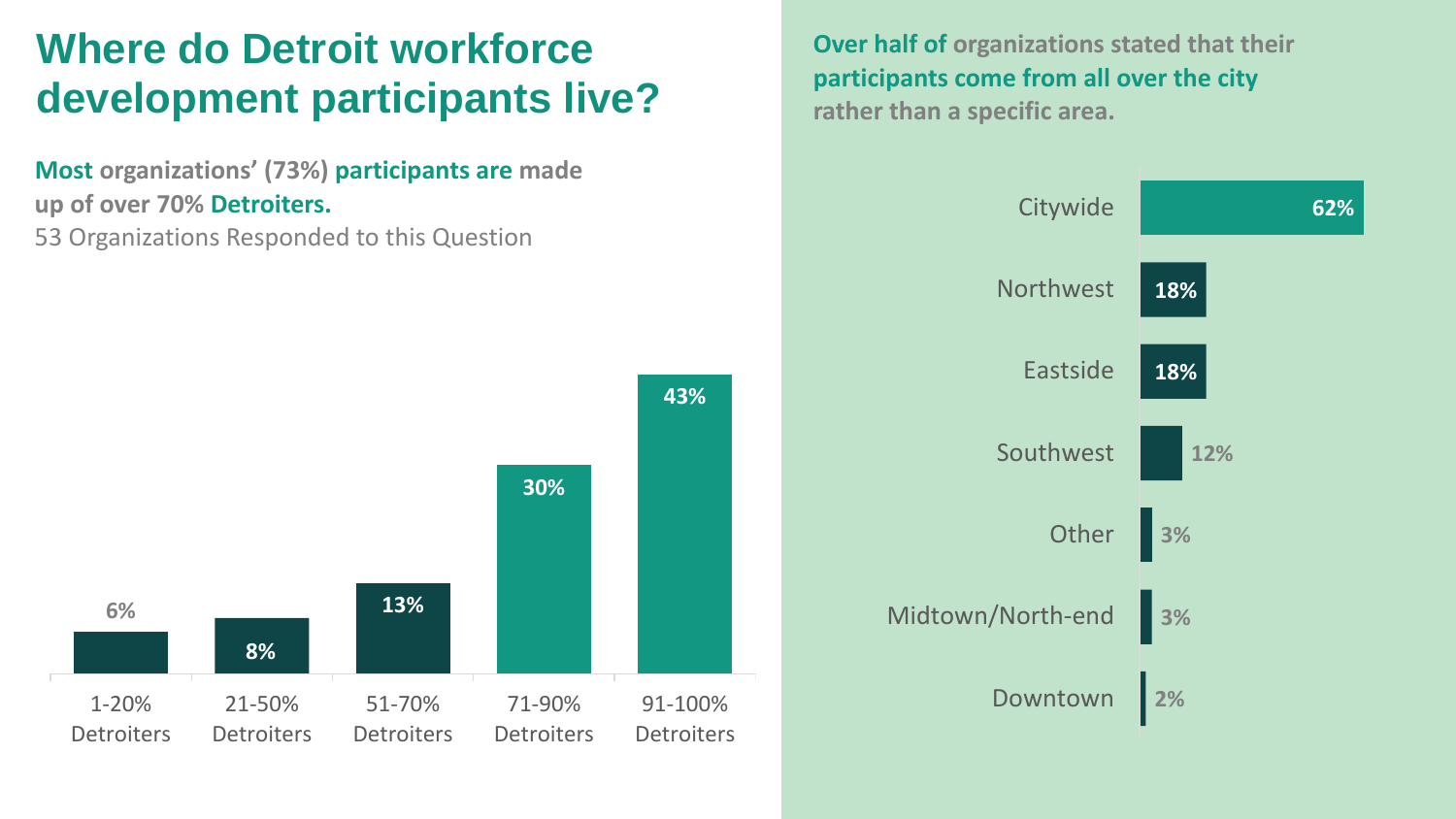

## **Services Offered**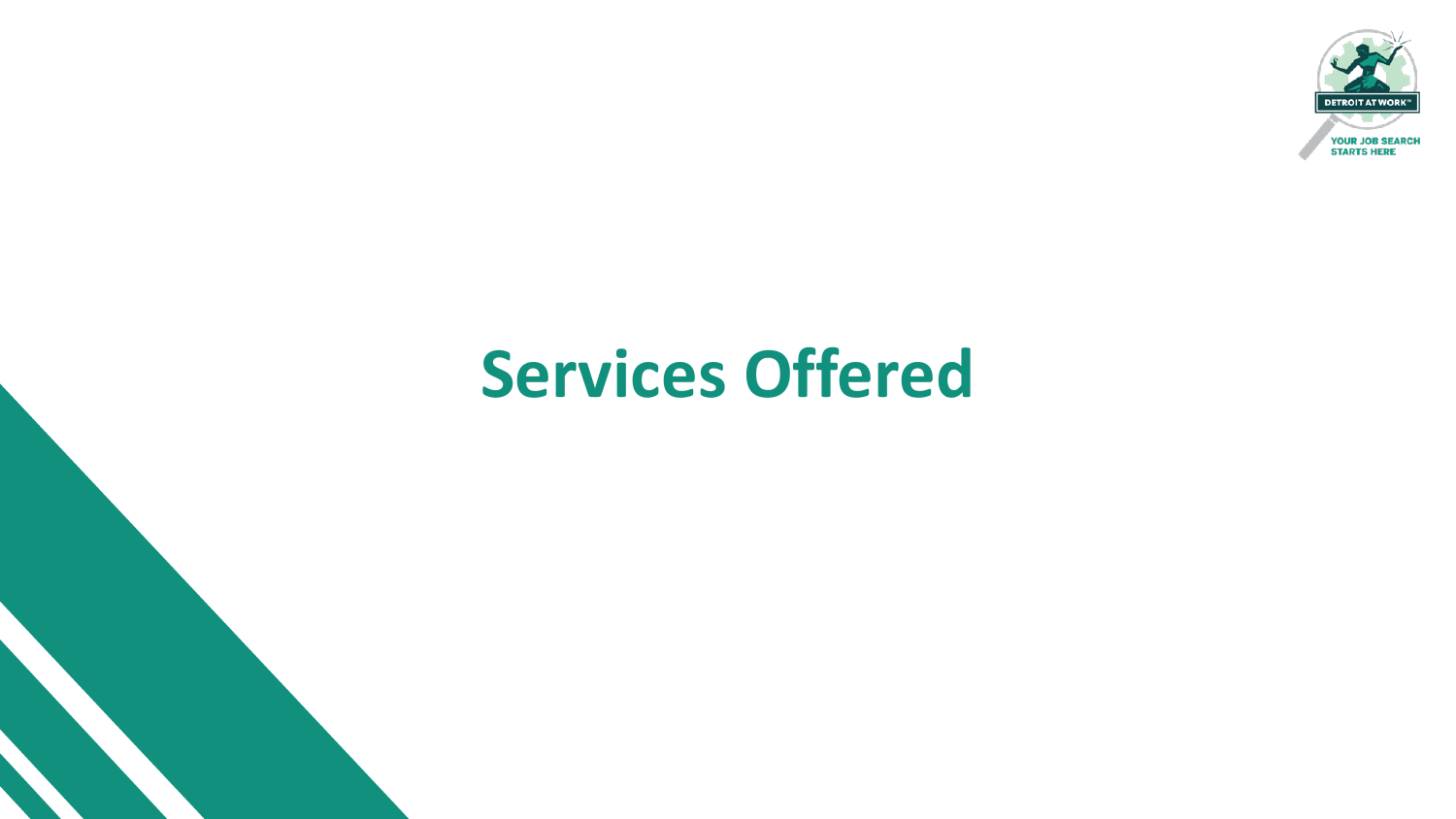## **What workforce development services are being offered to Detroiters?**

Organizations were asked to rank the interventions to the right by listing them from most important to least important. The following interventions were most frequently ranked in the Top 3 (ranked highest to lowest).

- Foundational skills training 1
- Occupational training 2
- Supportive or holistic services 3

**Organizations were asked which of the following workforce development services they offered. Work Readiness Training and Job Search Assistance were the most frequently offered.**

% of Organizations Offering these Services

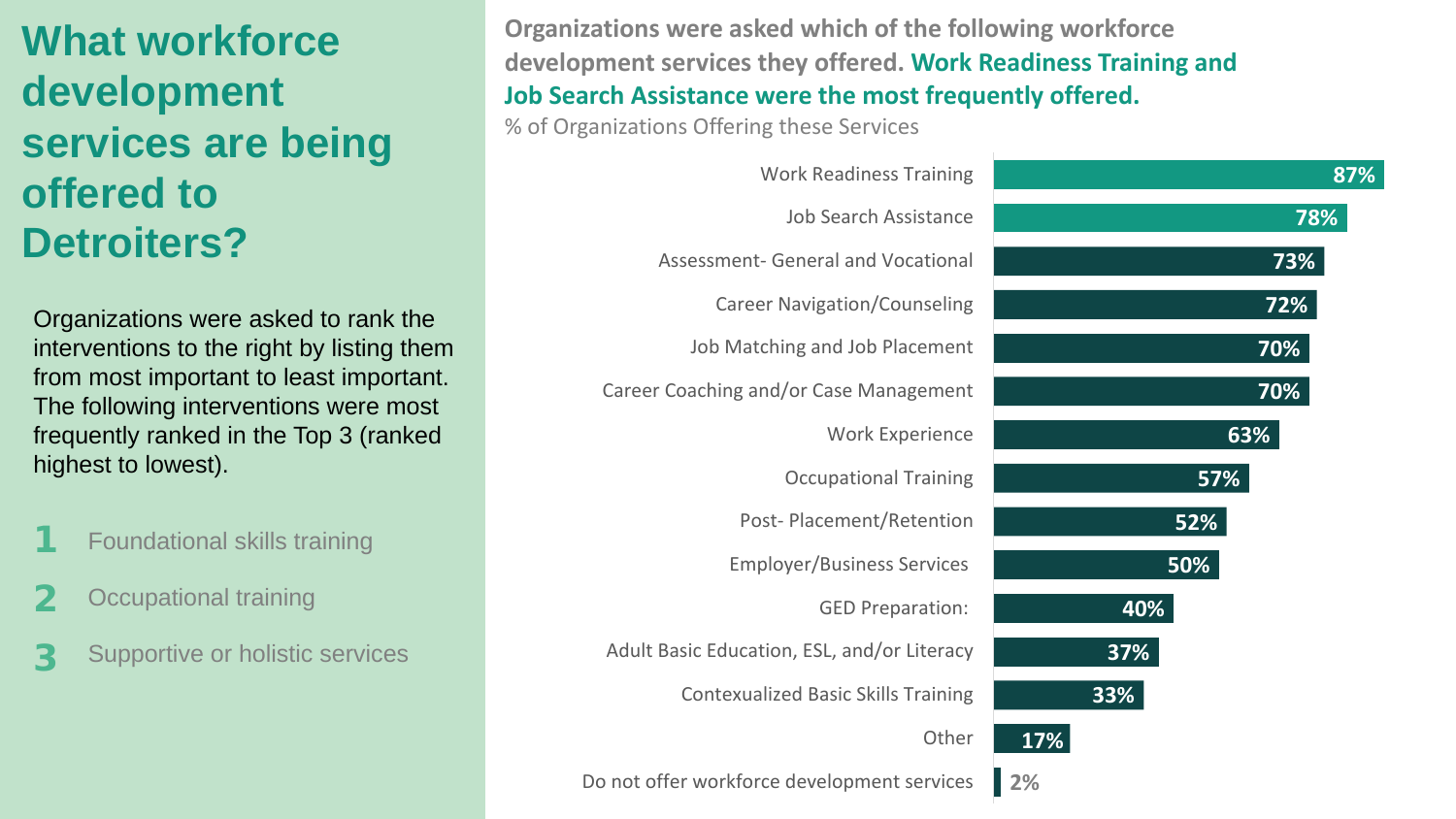#### **Most participants, on average, receive Career Coaching/Case Management, Assessment, Career Navigation/Counseling, and Job Search Assistance.**

Average % of Participants Receiving Workforce Development Services 46 organizations Responded to this Question

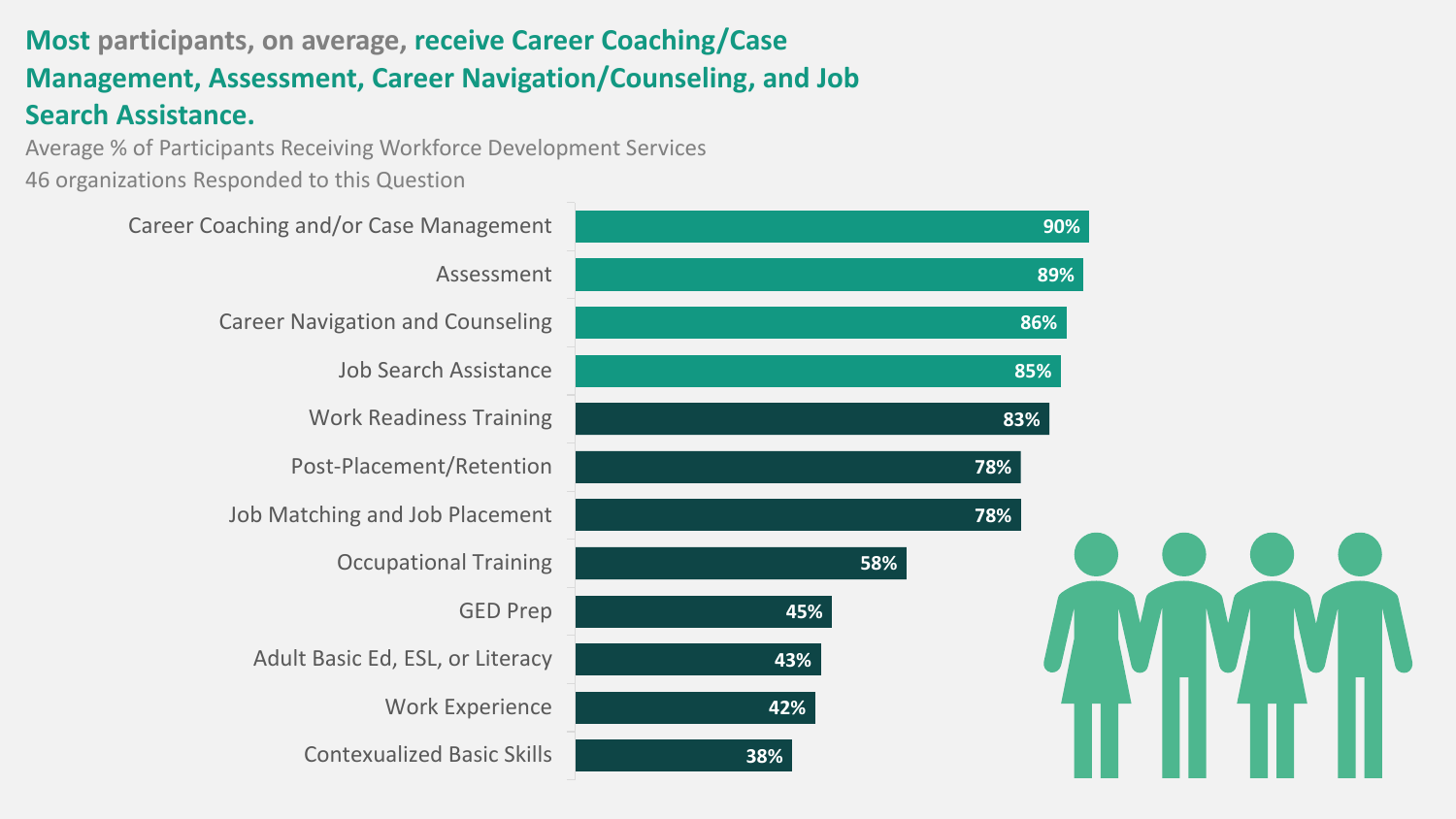## **What kind of interaction do organizations have with Michigan Works!?**

**The majority of organizations interact with Michigan Works! One-Stop service centers**



Organizations were asked to describe their interaction with Michigan Works! Responses were then themed.

16 organizations **(27%) refer clients** to Michigan Works!

9 organizations **(15%)** stated that they **are a** Michigan Works! **service or training provider.** 

5 organizations **(8%)** stated that they **receive referrals** from Michigan Works!

4 organizations **(7%)** described that they **interact** with Michigan Works! **through DESC** either through grants or partnerships.

3 organizations **(5%) connected** to Michigan Works! **through job, training, or education fairs.**

2 organizations **(3%)** mentioned that they **provide** Michigan Works! with **job leads.**

2 organizations **(3%)** stated that they **are a mandated partner or affiliate.**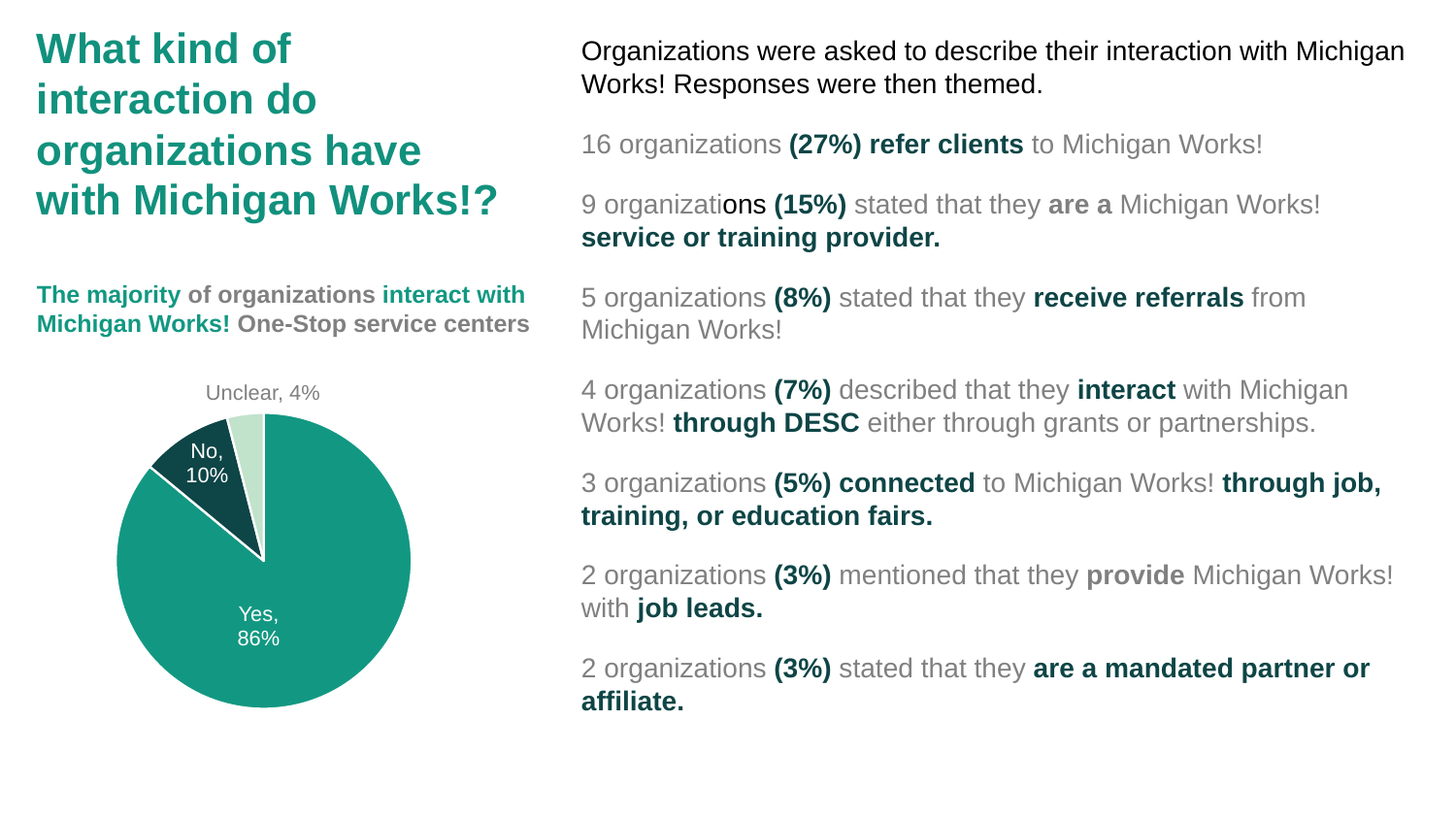## **What financial services are being offered to Detroiters?**

**Organizations are pretty evenly split between providing and not providing financial services to participants.**

**Provide**

**Financi al Service s, 53%**

**Does Not Provide Financi al Service s, 47%**

**Organizations offer varying levels of financial services with financial literacy classes and financial coaching offered most frequently.** 

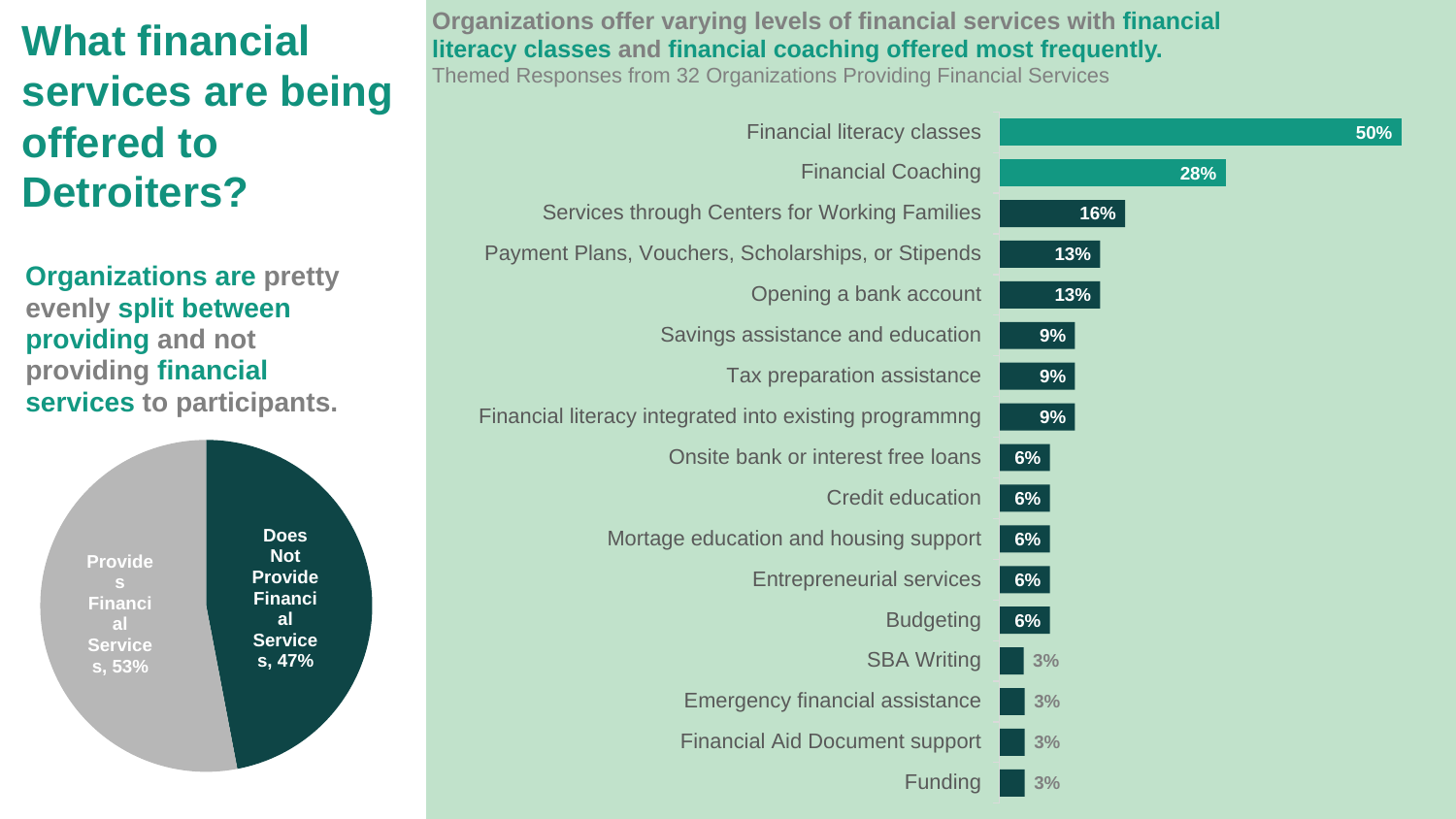## **What supportive services are being offered to Detroiters?**

Organizations were asked to rank holistic and support services from most to least critical in helping a job seeker become financially stable. The following were most frequently ranked in the Top 5 (ranked highest to lowest).

- Transportation: assistance with bus passes or ridesharing services 1
- Transportation: assistance related to automobiles (car repair, car purchase, gas cards) 2
- Assistance obtaining or reinstating a valid driver's license 3
- Help meeting other basic needs (housing, food, health care) 4
- Access to affordable and safe childcare 5

#### **Organizations are most likely to offer assistance with buses/ridesharing services or assistance with work-related equipment/clothes.**

% of Organizations Offering this Service

| 62%    | Assistance with bus passes or ridesharing<br>services (e.g., Uber)         |
|--------|----------------------------------------------------------------------------|
| 62%    | Assistance with work-related equipment or<br>clothing/uniforms             |
| 57%    | Help meeting other basic needs (housing, food,<br>utilities, health care)  |
| 43%    | Assistance related to automobiles (car repair, car<br>purchase, gas cards) |
| 37%    | Help with expunging or sealing criminal or<br>juvenile records             |
| 37%    | Assistance obtaining or reinstating a valid driver's<br>license            |
| 37%    | Assistance obtaining a valid state or city ID                              |
| 37%    | Access to mental health services, including<br>trauma-informed care        |
| 35%    | Other legal services                                                       |
| 35%    | Access to substance use disorder services                                  |
| $30\%$ | Access to affordable and safe childcare                                    |
| 22%    | <b>Other</b>                                                               |
| 15%    | We do not offer supportive services.                                       |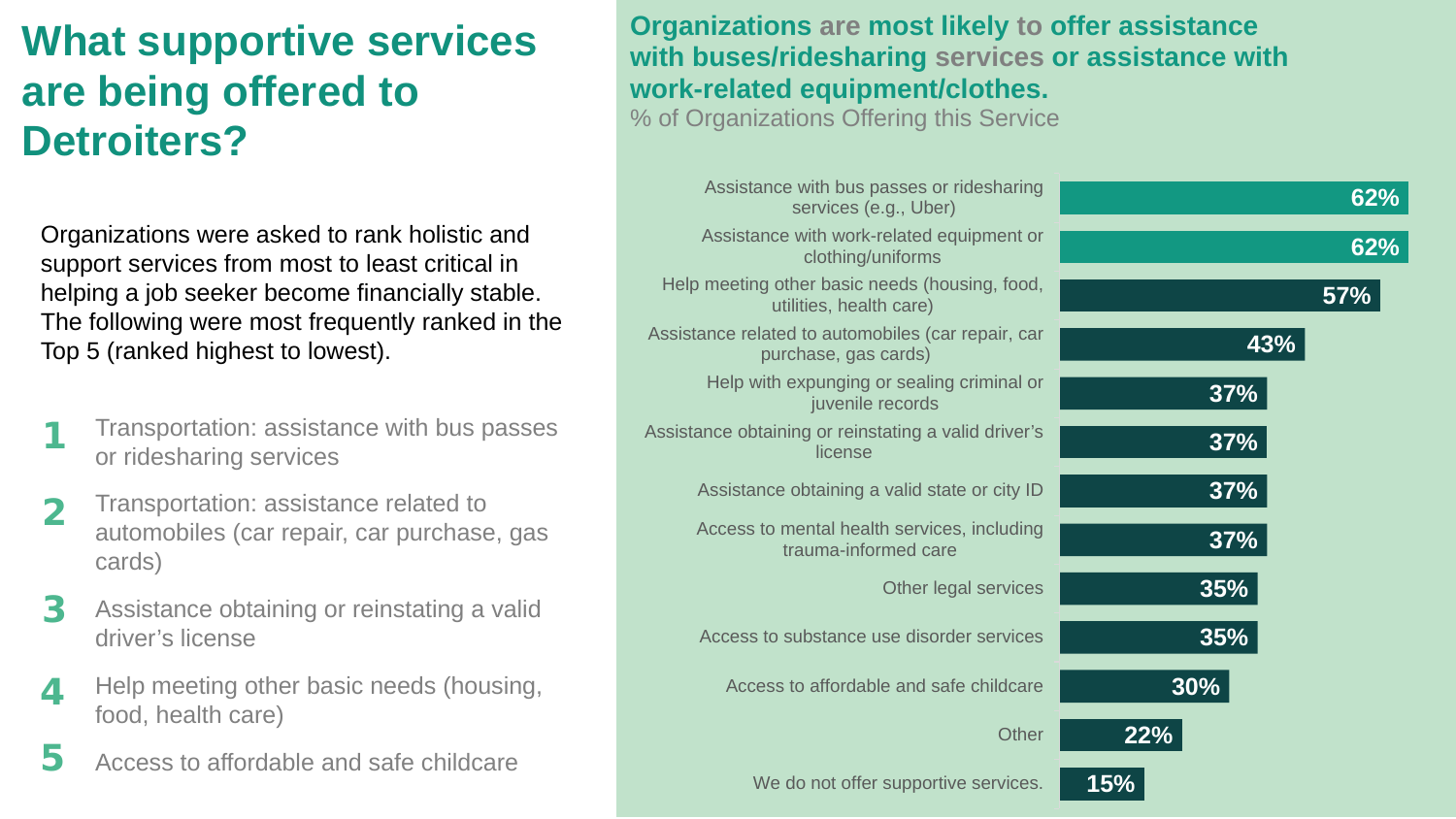### **What services are being offered to Detroiters outside of Workforce Development?**

**Of the services organizations provide outside of workforce development, other services not listed and youth development are the most common.**

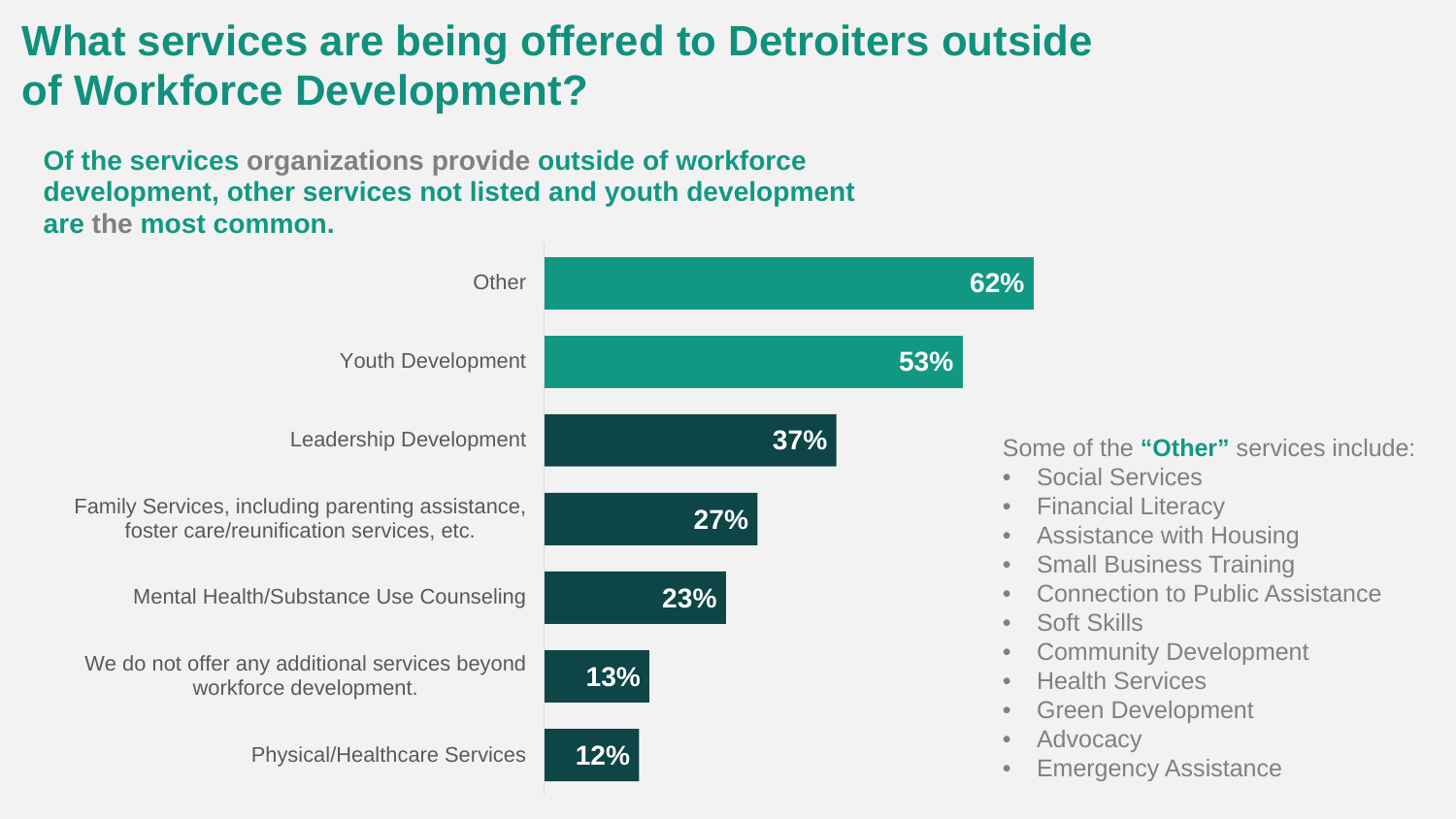## **What occupational training is offered to Detroiters?**

**Organizations are evenly split between providing and not providing occupational training at their site (either on their own or through a partner).**

> **No, We do Not Provide Occupational Training at Our Site, 50%**

**Yes, We Provide Occupational Training at Our Site, 50%**

| <b>Administrative Assistant, Help Desk/Customer Support,</b><br>and Network Technician were identified as the<br>occupational training most consistently offered across<br>providers.<br><b>Top Occupations Trained for in Detroit</b> |     |
|----------------------------------------------------------------------------------------------------------------------------------------------------------------------------------------------------------------------------------------|-----|
| <b>Administrative Assistants</b>                                                                                                                                                                                                       | 20% |
| <b>Help Desk or Customer Support</b>                                                                                                                                                                                                   | 13% |
| <b>Network Technician</b>                                                                                                                                                                                                              | 13% |
| <b>Customer Service Representatives</b>                                                                                                                                                                                                | 12% |
| <b>Front Desk Receptionist</b>                                                                                                                                                                                                         | 12% |
| <b>Pharmacy Technician</b>                                                                                                                                                                                                             | 10% |
| <b>Nursing Assistant</b>                                                                                                                                                                                                               | 10% |
| <b>Medical Coding and Billing</b>                                                                                                                                                                                                      | 10% |
| <b>Office Clerks</b>                                                                                                                                                                                                                   | 10% |
| <b>Culinary Arts</b>                                                                                                                                                                                                                   | 8%  |
| <b>Phlebotomy Technician</b>                                                                                                                                                                                                           | 8%  |
| <b>Medical Assistants</b>                                                                                                                                                                                                              | 8%  |
| <b>Facility Maintenance</b>                                                                                                                                                                                                            | 8%  |
|                                                                                                                                                                                                                                        |     |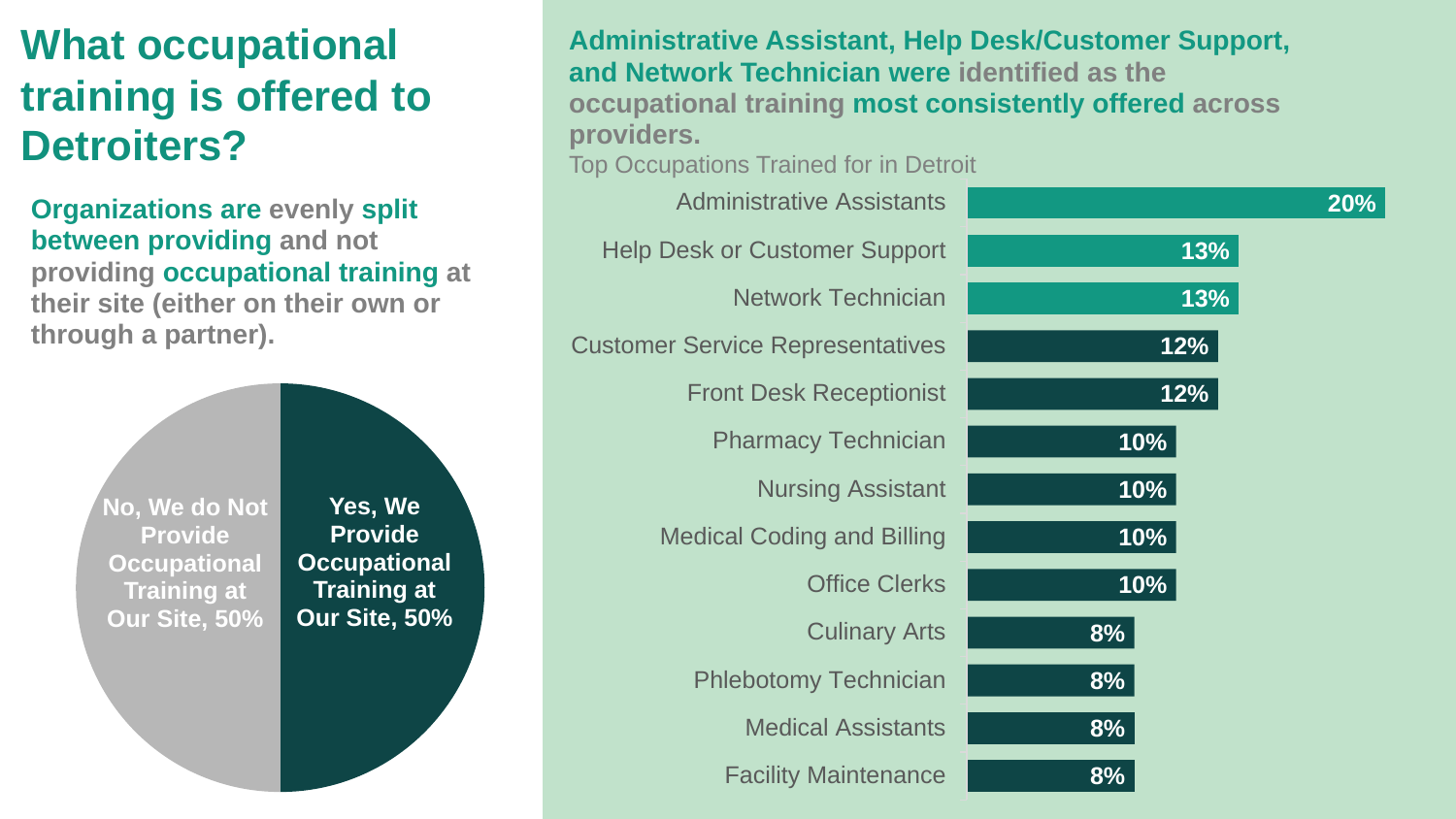**For organizations who provide occupational training at their site, 90% offer Industry-Recognized credentials to successful completers of training.**



**Organizations who do not provide occupational training at their site listed if and who they refer their participants to for occupational training instead. These organizations refer to Proprietary Schools or Training Programs most frequently.**

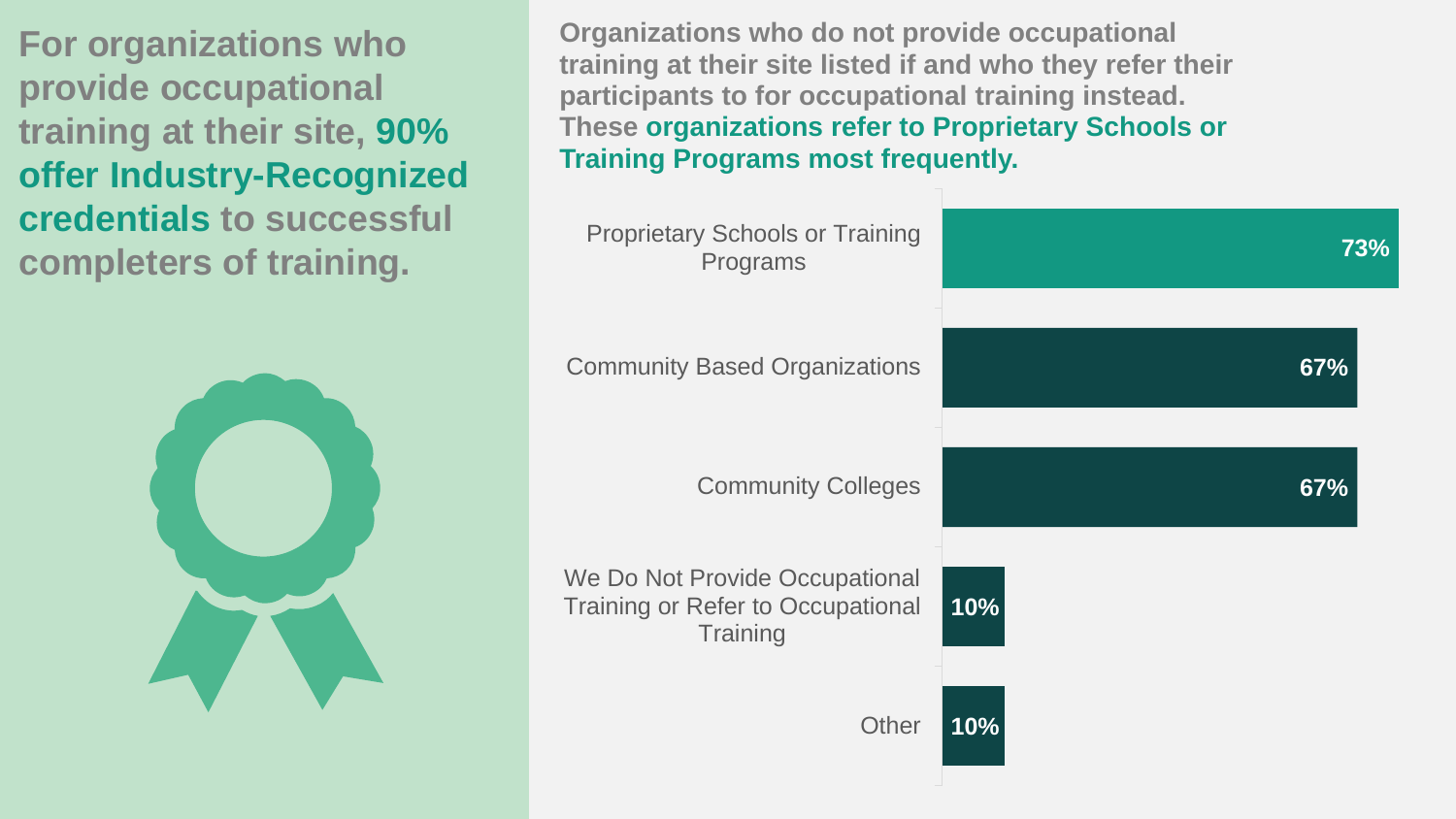### **What does employer engagement look like in Detroit?**



**Most organizations engage employers but are varied in the number of employers they have engaged. And, almost 50% of organizations worked with over 20 employers in the past year.**

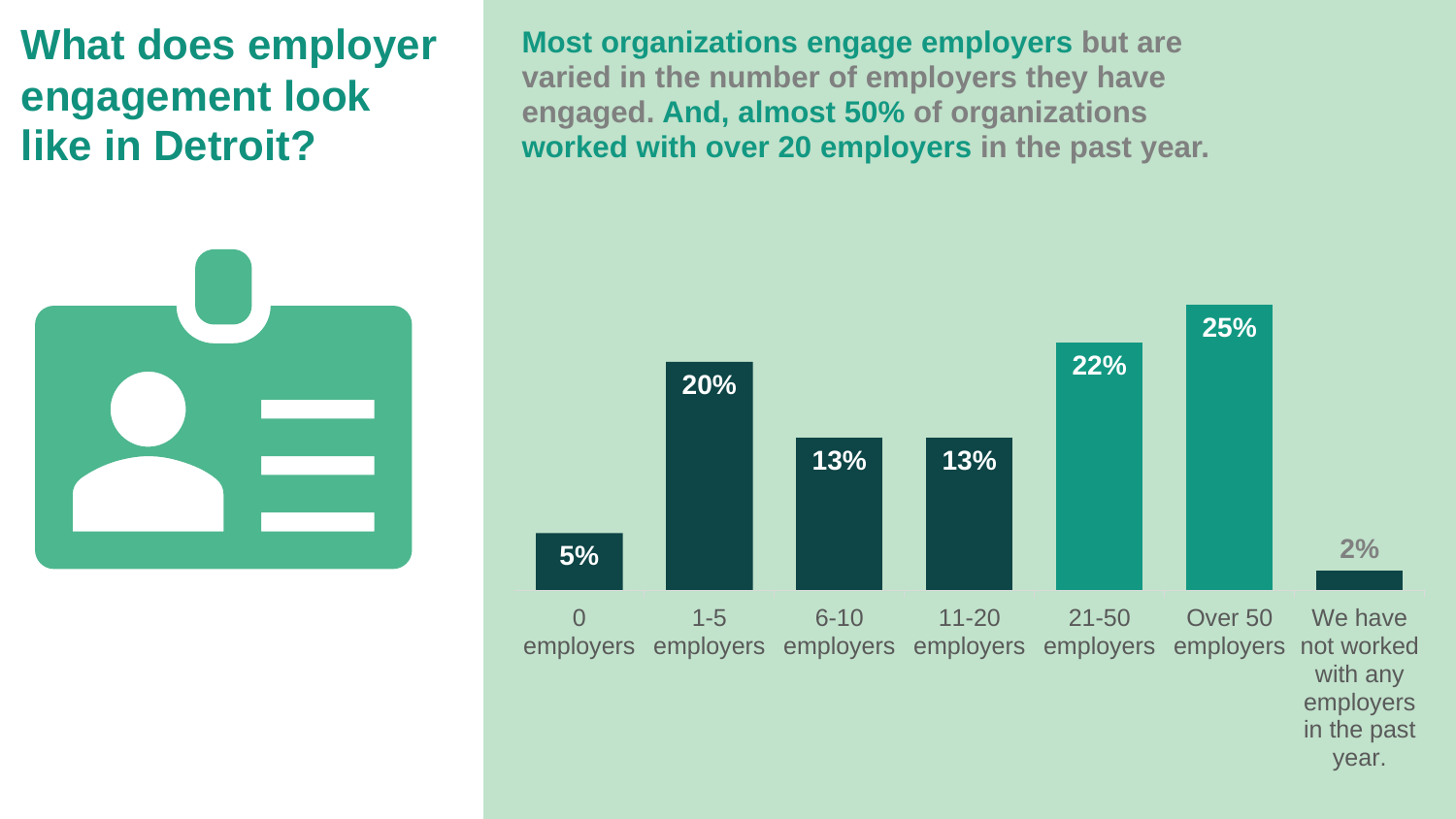#### **Most organizations engage businesses employing 100 or fewer workers.**

54 Organizations Responded to this **Question** 



#### **Most organizations engage employers in the 5 Detroit at Work sectors.**

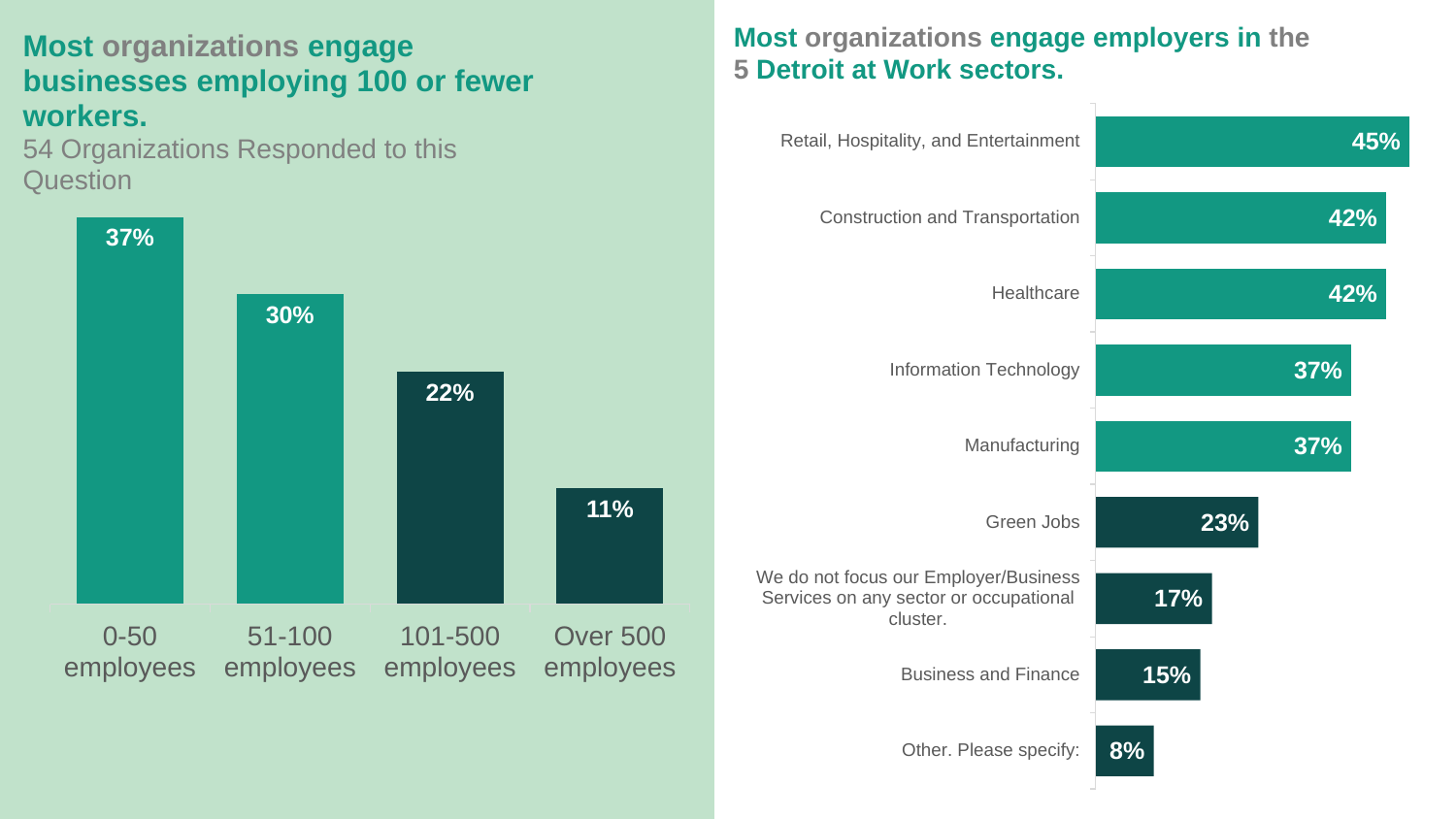

## **Workforce Development System Feedback**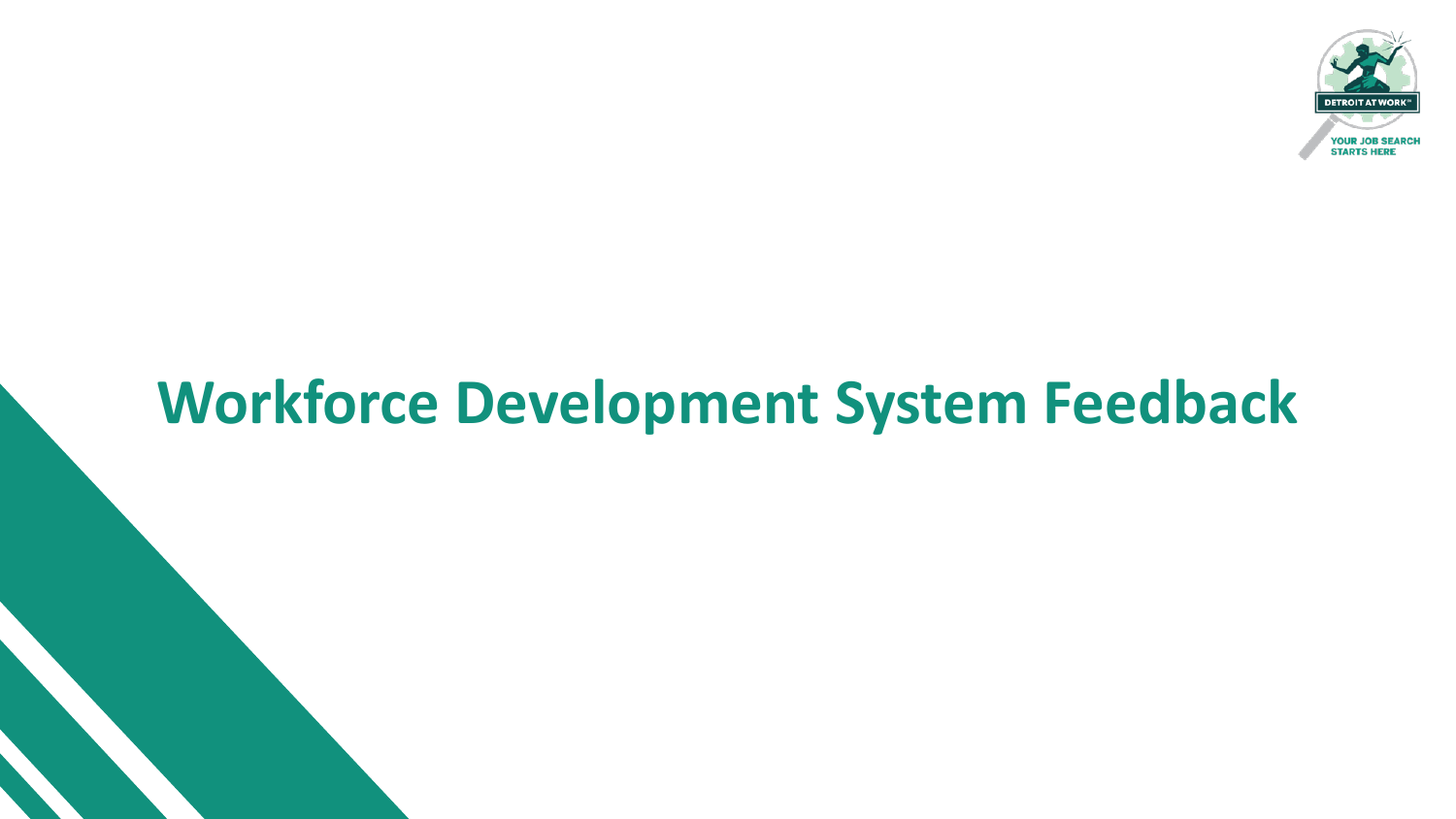### **Where should neighborhood-based centers be established?**

Organizations were asked to consider and rank criteria for determining where to establish neighborhood-based centers, organizations were varied in their rankings.

The following criteria were most frequently ranked in the Top (ranked highest to lowest).

- Population density 1
- High foot traffic of targeted populations 2
- Concentration of underemployed 3
- Location of service providers 4

The following criteria were most frequently ranked in the Bottom (ranked highest to lowest).

- City council districts 1
- 20-minute neighborhoods 2
- Correctional facilities 3
- Proximity to business or education anchors 4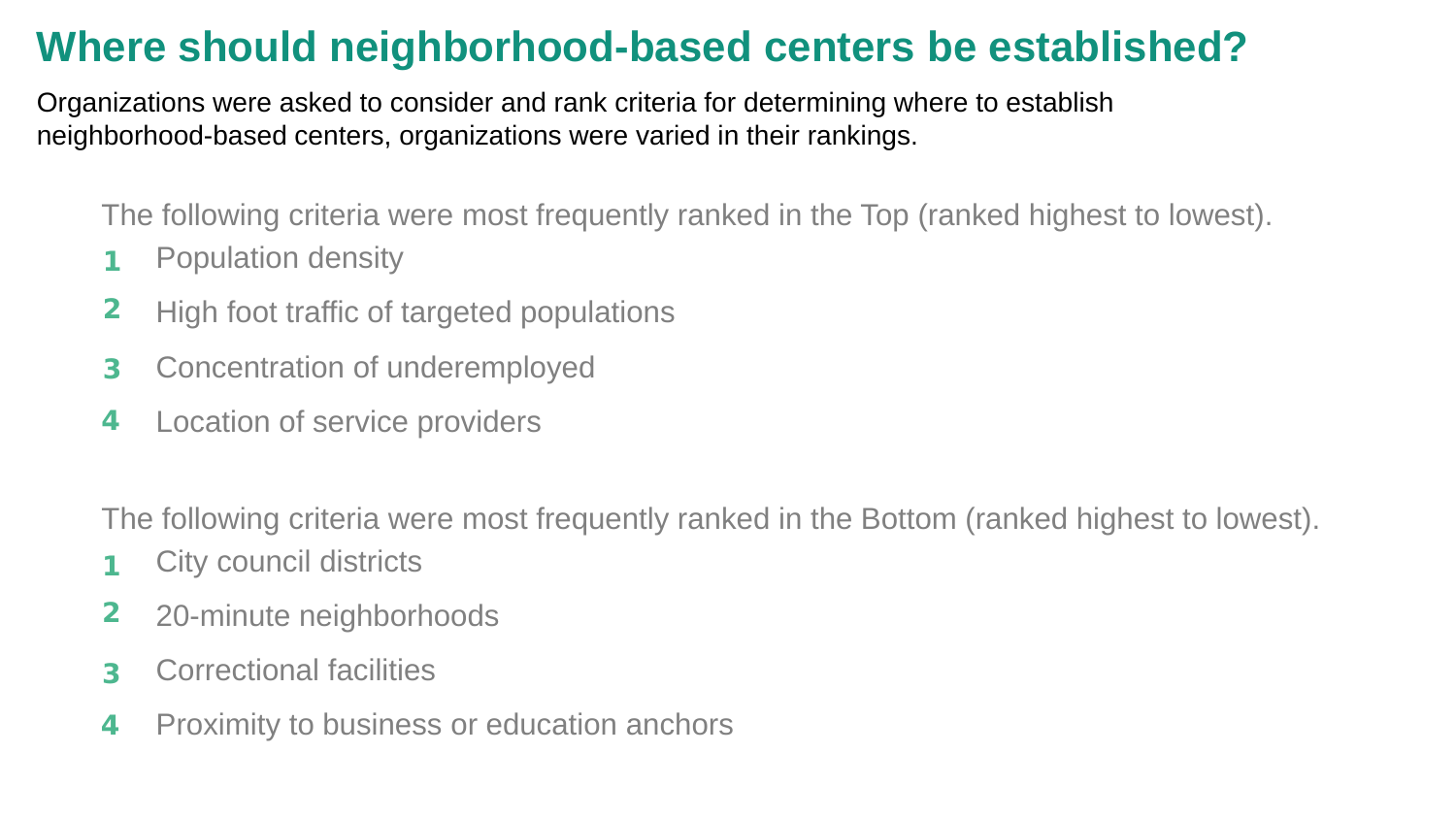## **What service gaps exist in Detroit?**

Organizations were asked to describe what services or special populations they lack resources for or what services are underutilized. Responses were then themed. Organizations were varied in their responses and only the gaps mentioned frequently are included below.

| Supportive<br>Services, 23%                   | Most organizations who responded (14, 23%) stated a need for supportive services, including<br>transportation, housing assistance, and help with expunging records and obtaining a driver's license. |
|-----------------------------------------------|------------------------------------------------------------------------------------------------------------------------------------------------------------------------------------------------------|
|                                               | Organizations (8, 13%) also noted an immense need for mental health and substance use<br>counseling, including mental health services for those with undiagnosed mental illnesses.                   |
| <b>Mental Health</b><br>Support, 13%          | Organizations (7, 12%) noted a need for foundational skills and contextualized skills training.                                                                                                      |
| Foundational<br><b>Skills, 12%</b>            | Returning citizens were highlighted as needing specialized services that were not available (4, 7%).                                                                                                 |
|                                               | It was stated that there are no services or gaps in services for Detroiters with special needs (4,7%).                                                                                               |
| Returning<br>Citizens, 7%                     | <b>Persons with disabilities need more</b> services or services need to be redesigned to better meet their                                                                                           |
| <b>Special Needs,</b><br>7%                   | needs, especially for those who are referred to services that they do not need or are inappropriate (3,<br>$5\%$ ).                                                                                  |
| Persons with<br>Disabilities, 5%<br>Youth, 5% | Youth, especially Opportunity Youth, or those in transitional housing need specialized services that<br>are lacking, including supportive services (3, 5%).                                          |
|                                               |                                                                                                                                                                                                      |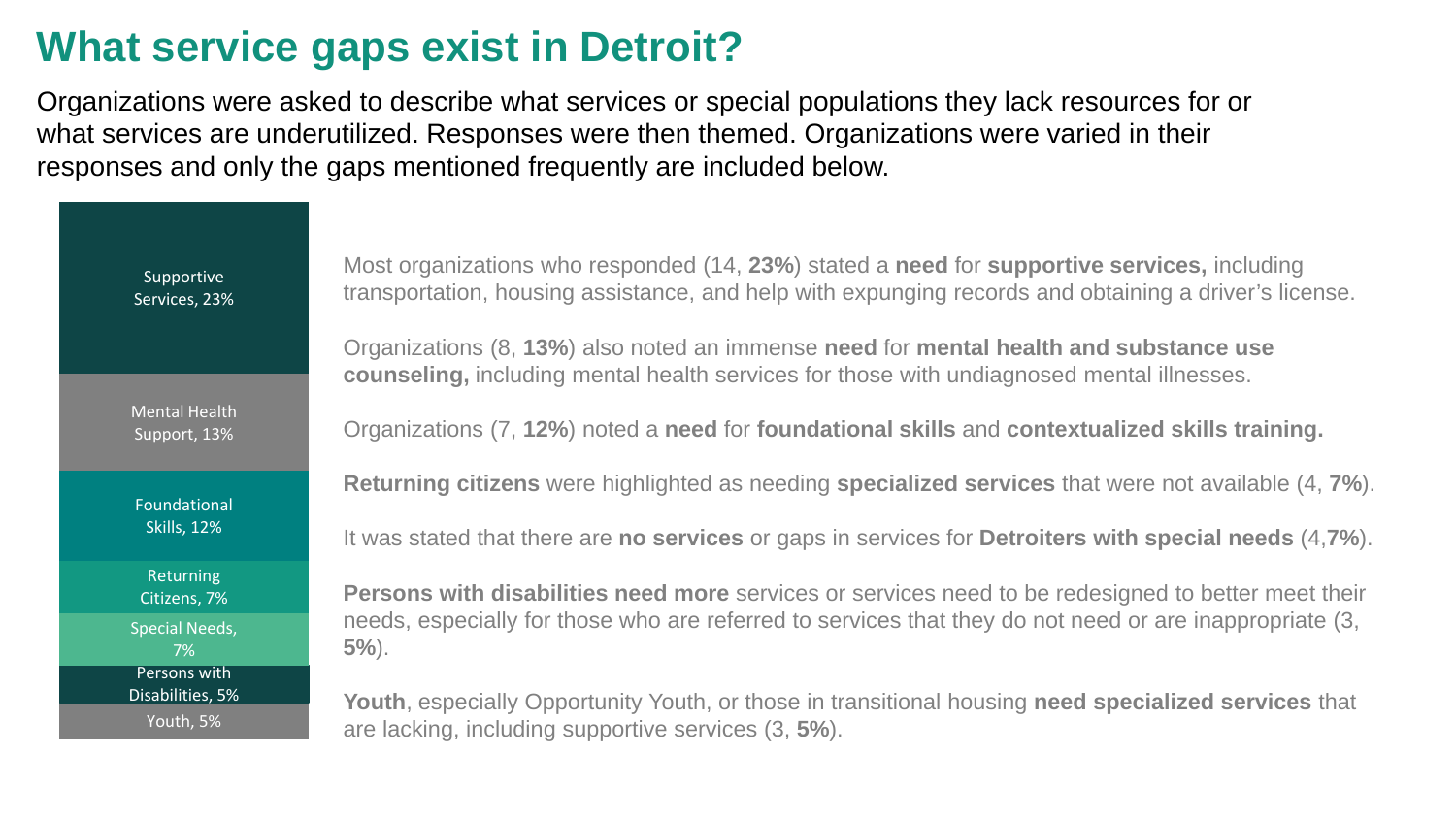### **What ideas do you have for improving the workforce development system?**

Organizations were asked to describe any other ideas they had for improving the workforce development system. Responses were then themed. Presented below are the ideas that were presented most frequently.

8 (**13%**) organizations **emphasized** that future changes should focus on **improved quality and more streamlined services** in the system to make the process less cumbersome and lengthy for users.

6 (**10%**) organizations **suggested** ideas that involved **better connections to employers** or identifying employers that are willing to hire participants.

6 (**10%**) organizations **desire better partnerships within the city** that would prevent the duplication of services and provide opportunities to discuss service delivery and best practices, as well as improve referrals.

5 (**8%**) organizations **feel** that **addressing gaps in foundational skills is essential** for improving the workforce development system.

5 (**8%**) organizations **stated** that there is **a need for increased supportive services** as well as mental health services for Detroiters.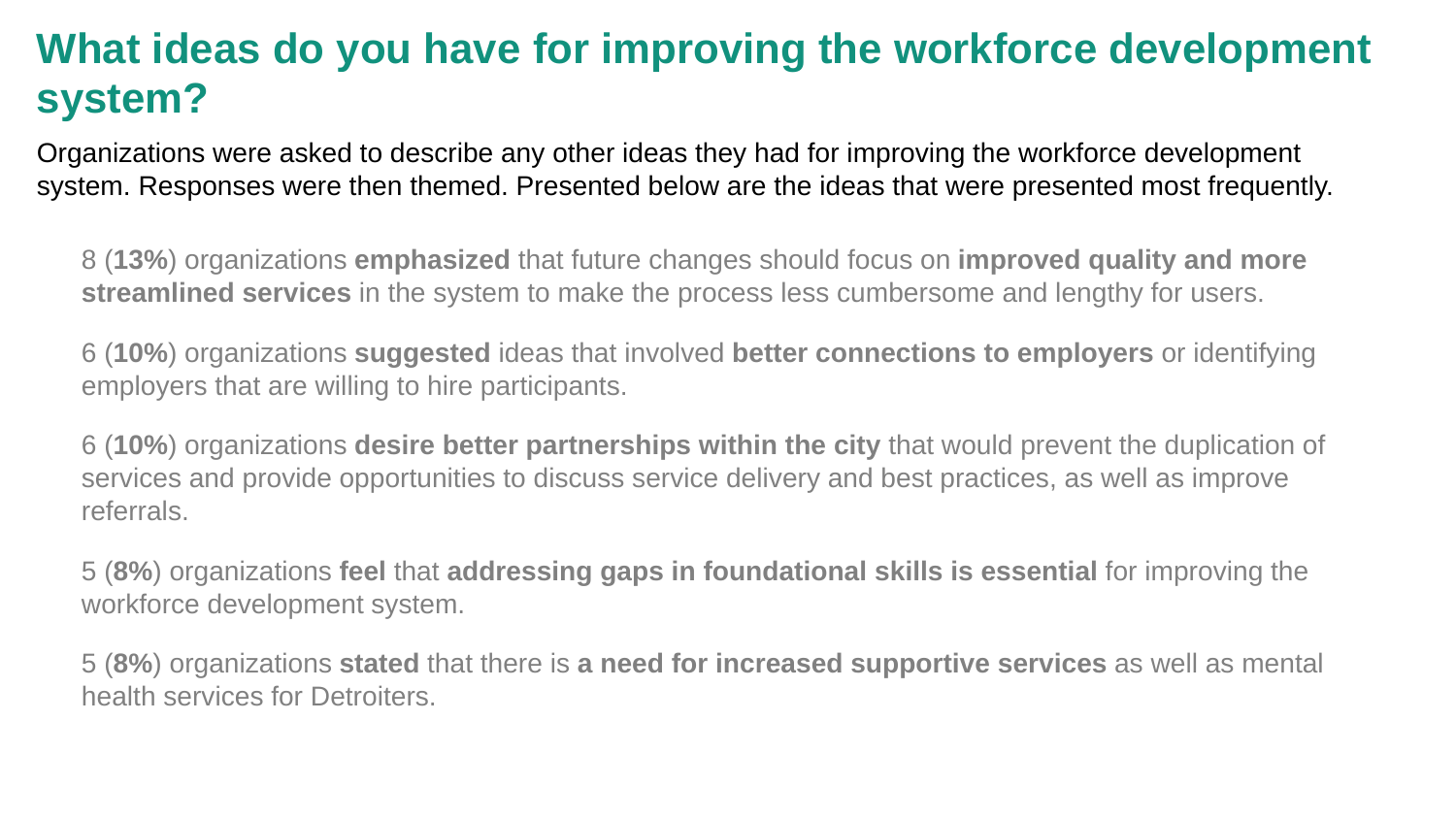## **What ideas do you have for improving the workforce development system?**

Organizations were asked to describe any other ideas they had for improving the workforce development system. Responses were then themed. Presented below are the ideas that were presented most frequently.

4 (**7%**) organizations expressed a **desire to see existing providers used more frequently** or to their full advantage.

3 (**5%**) organizations **suggested** using **job coaches or career navigators** in varying capacities.

3 (**5%**) organizations expressed a **desire** for **new and innovative ways to serve** and connect **Detroiters** to services that reflect best practices, including connecting to participants through virtual kiosks.

3 (**5%**) organizations mentioned a **need** for **changes** related **to how training is delivered.**